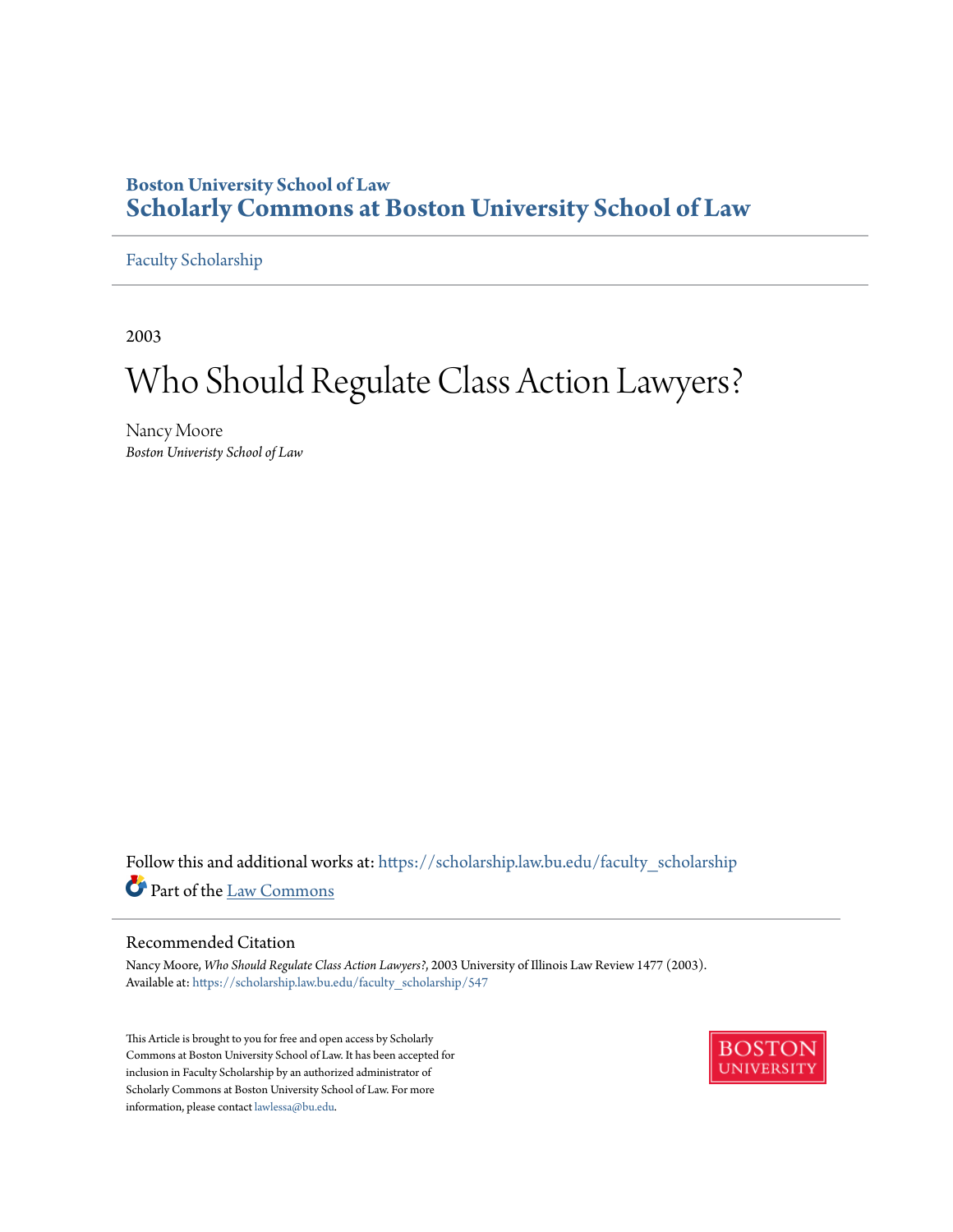# BOSTON UNIVERSITY SCHOOL OF LAW

WORKING PAPER SERIES, PUBLIC LAW & LEGAL THEORY WORKING PAPER NO. 02-08



## **WHO SHOULD REGULATE CLASS ACTION LAWYERS?**

NANCY J. MOORE

This paper can be downloaded without charge at:

The Boston University School of Law Working Paper Series Index: http://www.bu.edu/law/faculty/papers

The Social Science Research Network Electronic Paper Collection: <http://papers.ssrn.com/abstract=316639>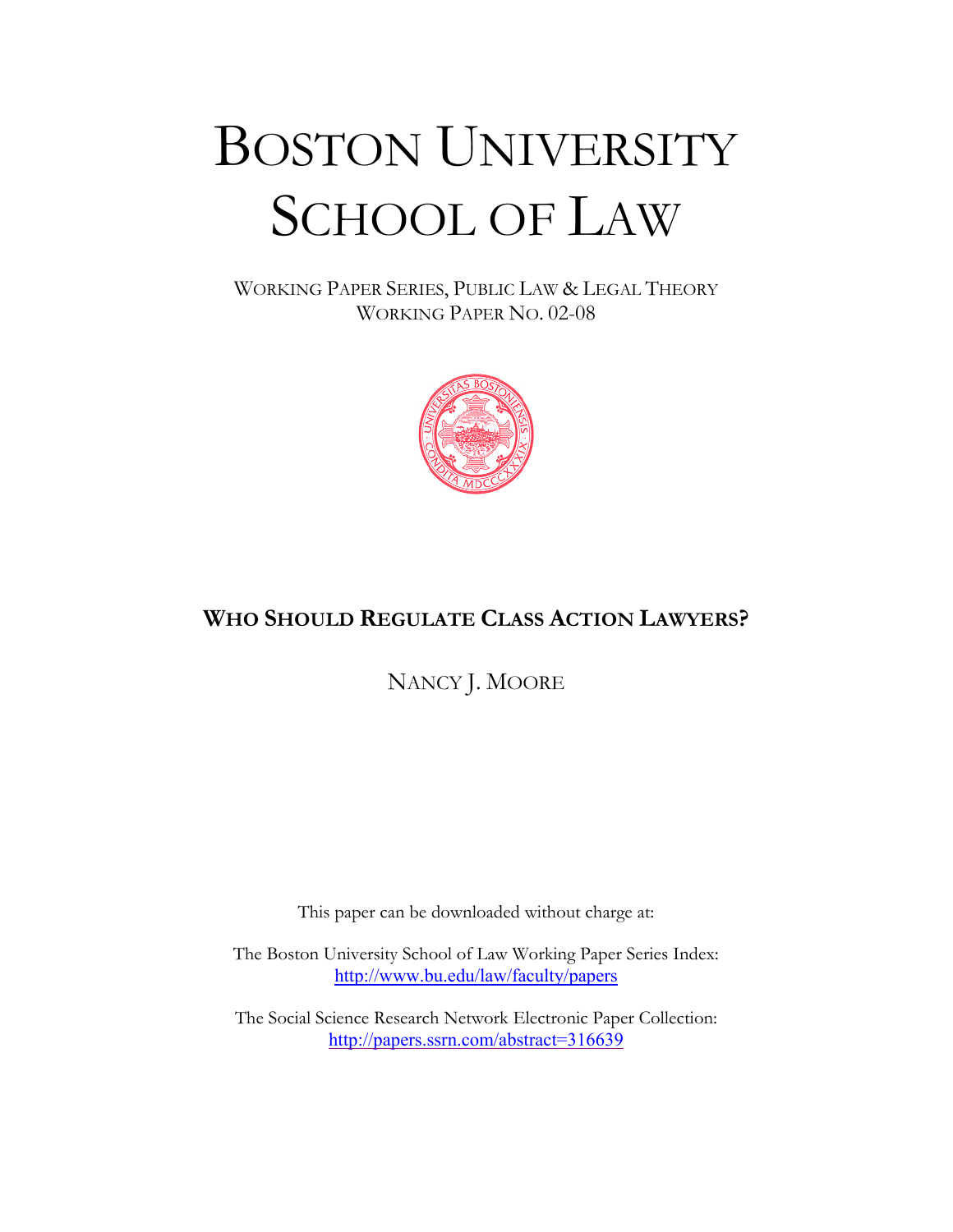*Nancy J. Moore\** 

*In this article, Professor Nancy Moore explores ethical issues implicated by class action litigation. She begins by pointing out that neither the Model Code of Professional Responsibility nor the Model Rules of Professional Conduct deal specifically with the ethics of class action lawyers. The author, who acted as Chief Reporter of the Ethics 2000 Commission, argues that the Commission's decision not to draft rules directly addressing the ethics of class action litigation was appropriate. Focusing on the problem of conflicting interests, she argues that the confusion surrounding the ethics of class action lawyers can be significantly reduced by recognizing, first, that the class itself is the client and, second, that much of what are currently described as "conflicts of interest" were never meant to be addressed by traditional conflict-of-interest doctrine. Even if there are some situations in which relaxation of the ethics rules may be justified in order to accommodate class actions, these situations are better addressed by case law interpreting Rule 23 of the Federal Rules of Civil Procedure. The author argues that in addressing adequacy of representation issues under Rule 23, courts should still take into account many of the principles and concerns motivating Model Rules of Professional Conduct Rule 1.7.* 

#### **INTRODUCTION**

Ethical issues arise frequently in class action litigation.<sup>1</sup> These issues include conflicts of interest,<sup>2</sup> solicitation,<sup>3</sup> application of the no-

 <sup>†</sup> *©2002 Nancy J. Moore.*

 <sup>\*</sup> *Professor of Law, Boston University School of Law; Chief Reporter for the ABA Commission on Evaluation of the Rules of Professional Conduct ("Ethics 2000 Commission").* 

*I am grateful for the helpful comments of Susan Koniak, Charles Silver, Allan Stein, and*  participants in the University of Illinois Symposium on "Ethics 2000 and Beyond: Reform or *Professional Responsibility as Usual?" and the February 2002 Rutgers Law School-Camden Faculty Worshop.*

<sup>1</sup>*. See, e.g.*, Brian V. Waid, *Ethical Problems of the Class Action Practitioner: Continued Neglect by the Drafters of the Proposed Model Rules of Professional Conduct*, 27 LOY. L. REV. 1047, 1047–48 (1981). *See generally* HERBERT B. NEWBERG & ALBA CONTE, NEWBERG ON CLASS ACTIONS § 15 (3d ed. 1992) (section entitled "Class Action Abuses and Legal Ethics").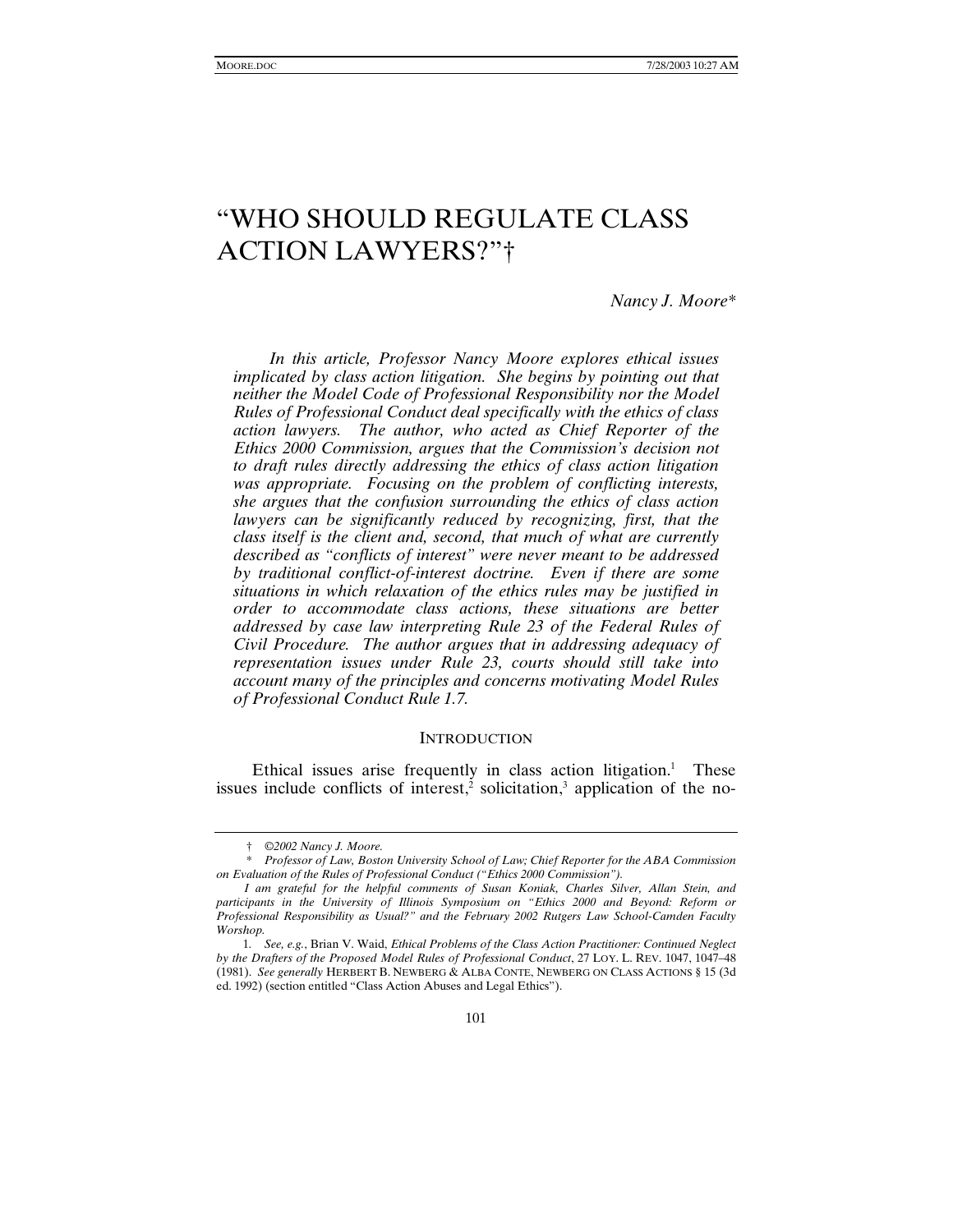contact rule,<sup>4</sup> the reasonableness of attorneys' fees,<sup>5</sup> and the attorneywitness rule.<sup>6</sup> There has been considerable difficulty applying existing rules of conduct to these situations, partly because of confusion regarding the relationship among class counsel, the named class representatives and absent members of the class.<sup>7</sup> Thus, it is often said that "the ethics rules cannot be mechanically applied to class actions."8 As for conflicting interests—perhaps the most pressing problem facing class action lawyers—some courts go even further to state that a strict reading of the conflict-of-interest rules in class actions should be tempered, because the very nature of a class action is to combine many divergent interests.<sup>9</sup>

Despite the frequency with which the propriety of lawyers' conduct is litigated in class action lawsuits, neither the Model Code of Professional Responsibility<sup>10</sup> (Model Code) nor the Model Rules of Professional Conduct<sup>11</sup> (Model Rules) specifically addresses the ethics of

6*. See, e.g.*, NEWBERG & CONTE, *supra* note 1, § 15.23.

7*. See, e.g.*, Waid, *supra* note 1, at 1048.

 8. Koniak, *supra* note 2, at 1121 (referring to this statement as an "oft-made remark"); *see also, e.g.*, Lazy Oil Co. v. Witco Corp., 166 F.3d 581, 589–90 (3d Cir. 1999) (both citing and quoting *Agent Orange* and Judge Adams's concurring opinion in *Corn Derivatives*); *In re* Agent Orange Prod. Liab. Litig., 800 F.2d 14, 19 (2d Cir. 1986) ("[T]he traditional rules that have been developed in the course of attorneys' representation of the interests of clients outside of the class action context should not be mechanically applied to the problems that arise in the settlement of class action litigation."); *In re* Corn Derivatives Antitrust Litig., 748 F.2d 157, 163 (3d Cir. 1984) (Adams, J., concurring) ("[C]ourts cannot mechanically transpose to class actions the rules developed in the traditional lawyer-client setting context . . . .").

9*. See Lazy Oil Co.*, 166 F.3d at 589–90.

 10. MODEL CODE OF PROF'L RESPONSIBILITY (1981). The Model Code of Professional Responsibility was replaced by the Model Rules of Professional Conduct in 1983. *See generally* CHARLES W. WOLFRAM, MODERN LEGAL ETHICS § 2.6.4 (1986).

 11. MODEL RULES OF PROF'L CONDUCT (2001) (previous version of the Model Rules prior to extensive amendments in February 2002 resulting from the recommendations of the Ethics 2000 Commission).

<sup>2</sup>*. See, e.g.*, NEWBERG & CONTE, *supra* note 1, §§ 15.24–15.25 (simultaneous or subsequent representation of adverse clients, opt-outs, and class members); Susan P. Koniak, *Feasting While the Widow Weeps:* Georgine v. Amchem Products, Inc*.*, 80 CORNELL L. REV. 1045 (1995); Carrie Menkel-Meadow, *Ethics and the Settlement of Mass Torts: When the Rules Meet the Road*, 80 CORNELL L. REV. 1159 (1995); Deborah L. Rhode, *Class Conflicts in Class Actions*, 34 STAN. L. REV. 1183 (1982); Waid, *supra* note 1, at 1061–74; Gregg H. Curry, Comment, *Conflicts of Interest Problems for Lawyers Representing a Class in a Class Action Lawsuit*, 24 J. LEGAL PROF. 397 (2000); Note, *Developments in the Law—Conflicts of Interest in the Legal Profession*, 94 HARV. L. REV. 1244, 1447–57 (1981) [hereinafter *Developments*].

<sup>3</sup>*. See, e.g.*, NEWBERG & CONTE, *supra* note 1, § 15.04.

<sup>4</sup>*. See, e.g.*, *id.* §§ 15.05–15.20 (discussing communication with class members and potential class members, including contacts by class counsel and counsel for adversary); Debra Lyn Bassett, *Pre-Certification Communication Ethics in Class Actions*, 36 GA. L. REV. 353 (2002) (same).

<sup>5</sup>*. See, e.g.*, Ass'n of the Bar of the City of New York, Comm. on Prof'l Responsibility, *Financial Arrangements in Class Actions, and the Code of Professional Responsibility*, 20 FORDHAM URB. L.J. 831 (1993); John C. Coffee, Jr., *Understanding the Plaintiff's Attorney: The Implications of Economic Theory for Private Enforcement of Law Through Class and Derivative Actions*, 86 COLUM. L. REV. 669 (1986); Heather M. Williams, Note, *Attorney Fees in Class Action Lawsuits: Implementing Change to Protect Plaintiffs from Unethical Attorney Behavior*, 7 KAN. J.L. & PUB. POL'Y 68 (1998).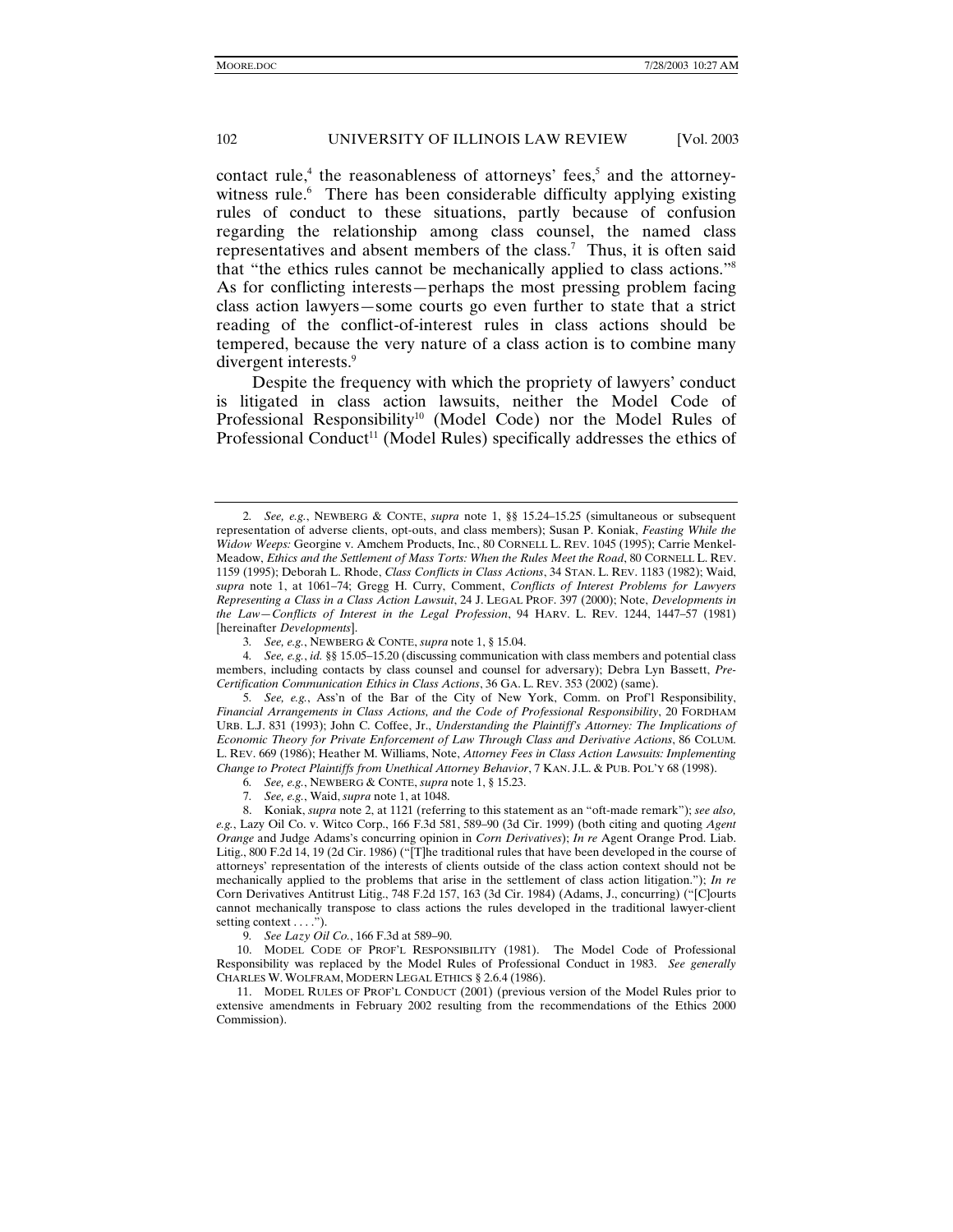class action lawyers to any significant extent.<sup>12</sup> Given this lack of guidance, both the Kutak Commission, which drafted the Model Rules,<sup>13</sup> and the Ethics  $2000$  Commission<sup>14</sup> (the Commission), which recently proposed comprehensive amendments to the Model Rules,<sup>15</sup> were urged to adopt a separate class action rule.<sup>16</sup> Neither did so, nor has any state court adopted such a rule.17 As Chief Reporter to the Ethics 2000 Commission, $18$  I want to address the question of whether, at this late date, with all of the publicity surrounding allegations of class action

13*. See* WOLFRAM, *supra* note 10, § 2.6.4.

 14. In 1997, the American Bar Association (ABA) created the Commission on the Evaluation of the Rules of Professional Conduct, generally known as the Ethics 2000 Commission. *See* E. Norman Veasey, Chair's Introduction and Executive Summary, Comm'n on Evaluation of the Rules of Prof'l Conduct, Report with Recommendation to the House of Delegates (Aug. 2001) [hereinafter Ethics 2000 Report], *at* http://www.abanet.org/cpr/e2k-report.html (last visited Mar. 1, 2003). The Commission was charged with conducting a comprehensive review of the Model Rules. *See id.* The Commission issued its report in August 2001. The ABA House of Delegates met in August 2001, again in February 2002, and adopted the vast majority of the Commission's recommendations. *See* Summary of House of Delegates Action on the Ethics 2000 Commission at the August 2001 Annual Meeting, *at* http://www.abanet.org/cpr/ethics2k.html (last visited Oct. 16, 2002).

 15. Report 401, as filed by the Ethics 2000 Commission in August 2001 and as filed with revisions in February 2002, can be found at the Commission's website. *See* http://www.abanet.org/cpr/ethics2k.html (last visited Oct. 16, 2002).

16*. See* Waid, *supra* note 1 (proposal made to Kutak Commission); s*ee also Ethics 2000 Atlanta Hearing* (Aug. 5, 1999) (written statement of Richard A. Zitrin) [hereinafter Zitrin Testimony], *at*  http://www.abanet.org/cpr/rzitrin.html (last visited Feb. 15, 2003).

 17. Although no state has adopted a separate class action rule, several states have adopted additional language in either the text or comments to the rules regarding various aspects of class action litigation. None of these additions are comprehensive, however. *See, e.g.*, IND. RULES OF PROF'L CONDUCT R. 7.3(e) (1996) (adopting provision similar to solicitation exception provision of Model Code); MASS. RULES OF PROF'L CONDUCT R. 1.7 cmt. 14(A) (2002) (regarding simultaneous representation of two class actions against a single defendant and the lawyer's duty to consider whether the creation of subclasses is required); MASS. RULES OF PROF'L CONDUCT R. 3.3 cmt. 16 (1998) (applying duty of candor in ex parte proceeding to joint petitions to a tribunal, including a joint petition to approve a class action settlement); N.D. RULES OF PROF'L CONDUCT R. 1.8(g) (2002) (specifically exempting class actions from coverage under aggregate settlement rule); TEX. RULES OF PROF'L CONDUCT R. 1.02 cmt. 3 (1998) (stating that the ability of a class action lawyer to recommend settlement over the objections of a named plaintiff is an exception to the general rule that it is for the client to accept or reject settlements). Jurisdictions that follow the Model Code format typically retain the provision allowing limited solicitation in class actions. *See, e.g.*, IOWA CODE OF PROF'L RESPONSIBILITY DR 2-104 (2002). California's rules, which are not based on either the Model Code or the Model Rules, have a single reference to class actions. *See* CAL. RULES OF PROF'L CONDUCT R. 3-510 (1996) (regarding communication of settlement offer to a client, defining "client" to refer to the named representatives of a class in a class action).

 18. It goes without saying (but I will say it anyway) that this Article represents my own views only and, except where specifically stated, does not represent the views of the Ethics 2000 Commission.

 <sup>12.</sup> The Model Code contained but a single reference to class actions. *See* MODEL CODE DR 2- 104(A)(5) (allowing limited solicitation in class actions). As adopted in 1983, the Model Rules contained no references to class actions in the text of the rules, and only a few references in the comments. *See* MODEL RULES OF PROF'L CONDUCT R. 1.5 cmt. (1983) (referring to law prescribing a procedure for determining a fee); *id.* R. 1.8 cmt. (stating that consent to payment of legal fees by third party "may be obtained on behalf of the class by court-supervised procedure"); *id.* R. 6.1 cmt. (1983) (referring to class actions in connection with the provision of pro bono services); *id.* R. 7.2 cmt. (1983) (stating that solicitation rules do not prohibit "communications authorized by law, such as notice to members of a class in class action litigation"). There were no additional references to class actions as of 2001, and the Ethics 2000 Commission recommended only one additional reference to class actions in the Comment to Rule 1.7. *See infra* note 20.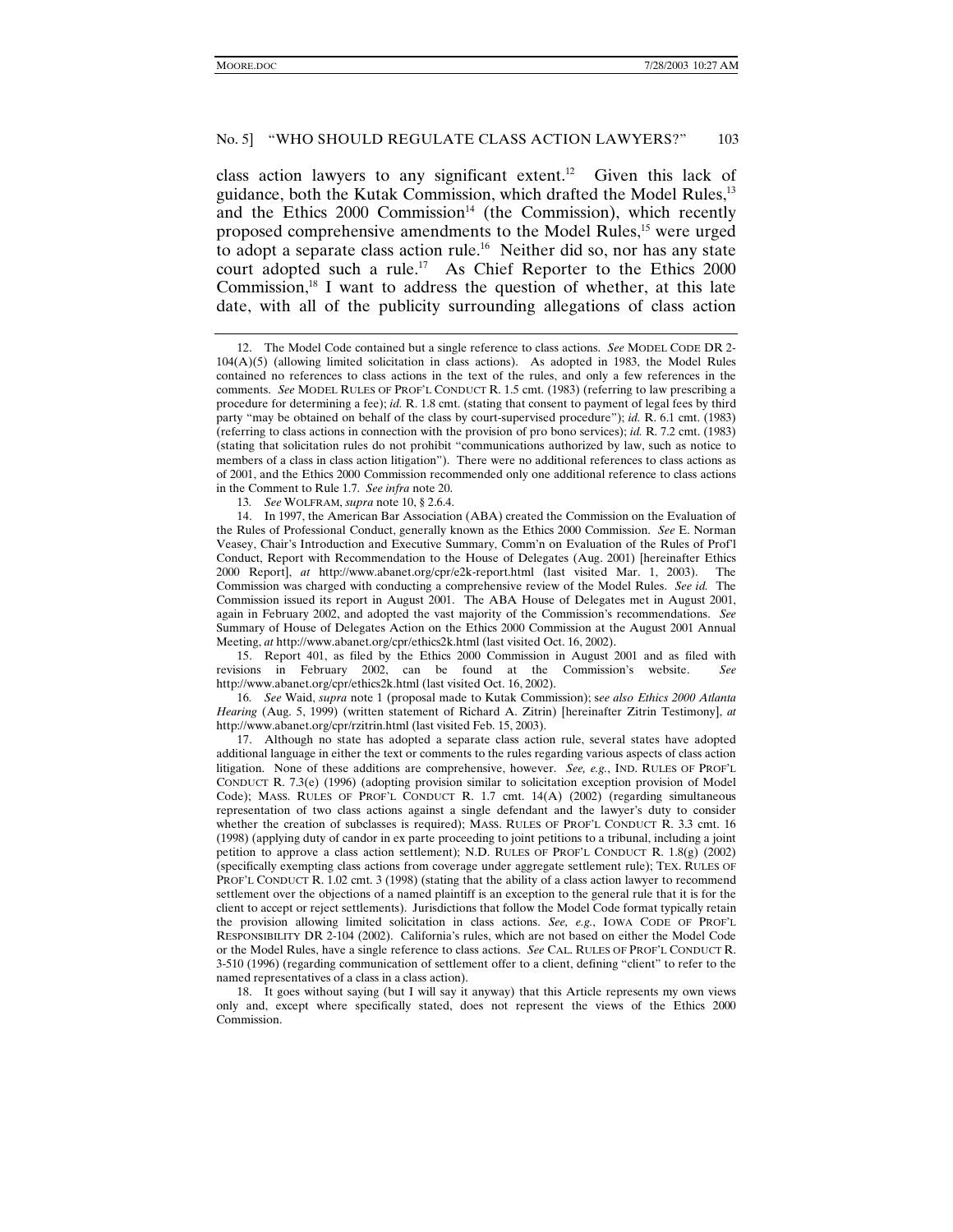abuses,19 the Commission was justified in declining either to adopt a separate class action rule or to add extensive commentary addressing the application of the rules to class action lawsuits.20

Not surprisingly, my answer is that yes, the Commission's silence was justified, $21$  although I concede that there are a few places where

 20. The only additional reference to class action lawsuits in the Ethics 2000 Commission amendments is contained in a new paragraph to the Rule 1.7 Comment. *See* MODEL RULES OF PROF'L CONDUCT R. 1.7 cmt. 25 (2002) (stating that unnamed class members are ordinarily not considered to be clients for purposes of determining "directly adverse" conflicts; as a result, a lawyer representing a class may file a lawsuit against an unnamed class member on an unrelated subject without informing or seeking consent from that member). The Commission considered but rejected a proposed comment along the lines of the Massachusetts Rules. *See* MODEL RULES OF PROF'L CONDUCT R. 1.7 (Working Draft No. 5, 1998) (discussing proposed new comment 16A); Minutes of the Ethics 2000 Commission (Sept. 27-28, 2000), *at* http://www.abanet.org/cpr/e2k/092798mtg.html (last visited Oct. 22, 2002). The Commission also considered but rejected a suggestion that a new paragraph be added to the Rule 4.2 Comment regarding communications by an opposing lawyer with members of a class in a class action. *See* MODEL RULES R. 4.2 (Working Draft No. 4, 1998) (discussing proposed comment 9); Minutes of the Ethics 2000 Commission (July 7-8, 2000), *at* http://www.abanet.org/cpr/070700mtg.html (last visited Oct. 22, 2002) (noting that the Commission decided against adding comment regarding communications with members of a class in a class action).

 21. A fuller explanation of the meaning of the Commission's silence is probably called for, particularly in light of Richard Zitrin's testimony, which specifically called for the adoption of a separate class action rule. The minutes of the Commission's meetings do not indicate any discussion of that proposal. Of course the Commission was aware of the proposal, which was made both in written and oral testimony. *See supra* note 16 (citing testimony of Richard Zitrin). Accordingly, the Commission's silence means that neither the reporters nor any member of the Commission put the proposal on the Commission's agenda for discussion. My recollection is that there was informal discussion that any necessary clarification regarding the ambiguity of the ethical obligations of class action lawyers should come from law other than the Rules of Professional Conduct. My own views at the time are reflected in rather brief remarks I made in a symposium on mass torts litigation. *See* Nancy J. Moore, *Ethics Matters, Too: The Significance of Professional Regulation of Attorney Fees and Costs in Mass Tort Litigation—A Response to Judith Resnick*, 148 U. PA. L. REV. 2209, 2221–22 (2000) (acknowledging the failure of lawyer codes to address ethical dilemmas of class action lawyers). That piece goes on to conclude that "the code format may be insufficiently flexible to adequately communicate the duties of class action counsel" and further, that:

[g]iven that the resolution of ethical issues often depends on the principles set forth in other law, it may be preferable to continue to look to courts to provide further guidance, either by

promulgating additional procedural rules or by addressing the ethical obligations of class lawyers while ruling on various procedural aspects of class action litigation.

*Id*. In writing this Article, however, I have engaged in additional research, reflection, and discussion with colleagues. Thus, this Article reflects my current thinking, which is similar, but not identical, to the views I earlier held and expressed.

<sup>19</sup>*. See, e.g.*, Tom Collins, *Rulings Focus on Public Policy, Ethics in Attorney Cases: Judge Blasts Attorneys Suing Cruise Line*, 224 LEGAL INTELLIGENCER, Mar. 16, 2001, at 4 (reporting judge who slashed class counsels' legal fees and ordered that a quarter of the legal fees be paid in the same travel vouchers to be provided to plaintiff class under negotiated settlement); Karen Donovan, *"Huh?* I'm *the Lead Plaintiff?"* NAT'L L.J., May 24, 1999, at A1 (discussing investor who was put forward as a "lead plaintiff" without his knowledge or consent and whose lawyers refused to answer his questions regarding his status in the litigation); Barry Meier, *Fistfuls of Coupons*, N.Y. TIMES, May 26, 1995, at D1 (reporting criticism of class action abuses, including coupon settlements and marginal claims packaged for the "sole purpose of snaring fat fees"); *see also, e.g*., Koniak, *supra* note 2, at 1057–64 (alleging possible collusion between class counsel and defendants in negotiating a "futures class" by class counsel simultaneously representing inventories of plaintiffs who apparently received a better deal outside the class settlement); Edwin Lamberth, *Injustice by Process: A Look at and Proposals for the Problems and Abuses of the Settlement Class Action*, 28 CUMB. L. REV. 149, 163 (1998) (discussing numerous alleged abuses, including a case in which an absent class member ended up being assessed attorneys fees greater than his award in negotiated settlement).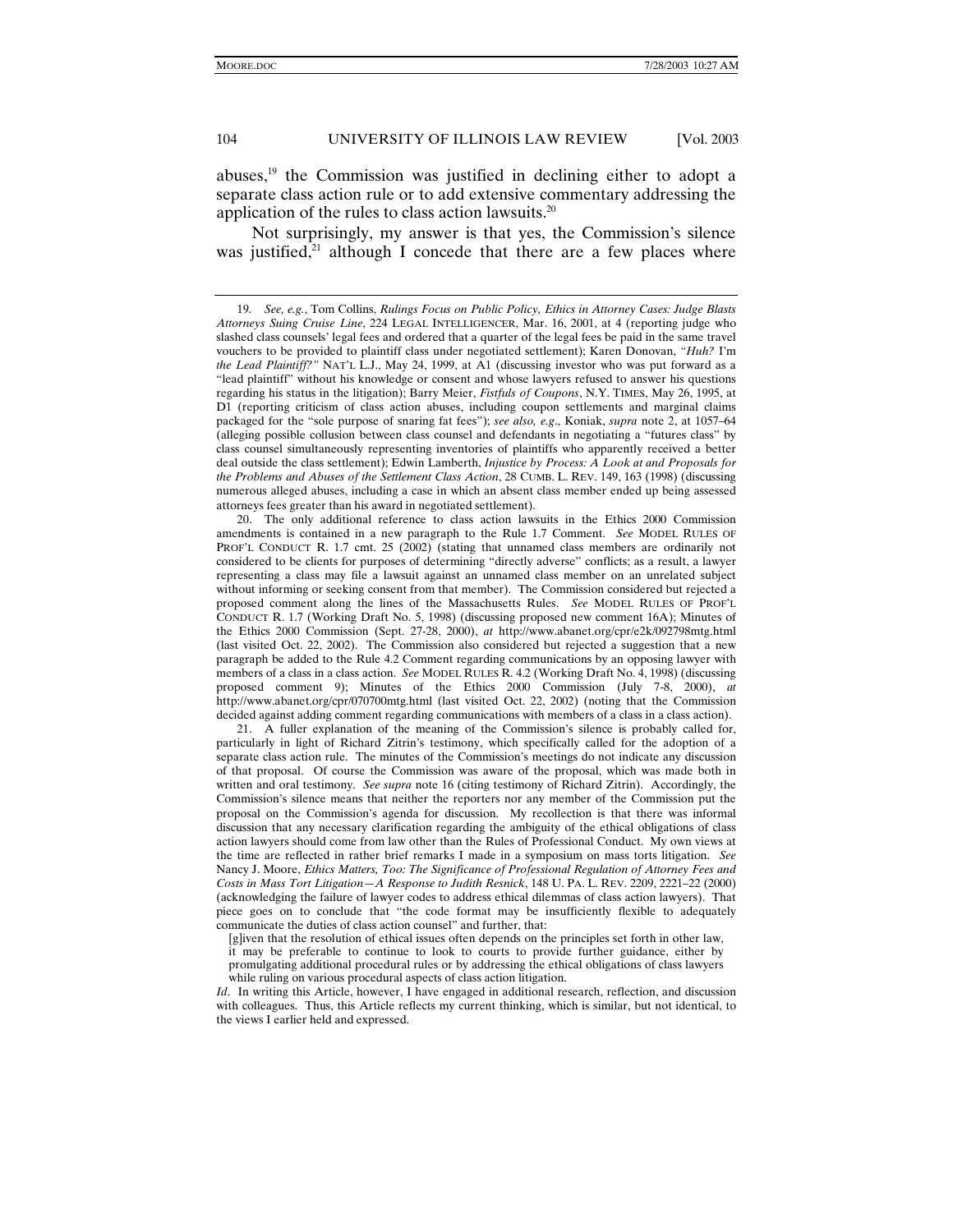additional commentary would have been useful.<sup>22</sup> There are two reasons for my answer. First, I believe that much of the confusion surrounding the application of the ethics rules to class action lawyers could be significantly reduced without revising the ethics rules. In my view, this could be done by resolving the issue of client identification in favor of the view that the class is an entity client, $2<sup>3</sup>$  even at the precertification stage of the litigation, $24$  and by recognizing that much of what are currently described as "conflicts of interest" issues are in fact the type of agency problems that were never meant to be resolved under conflict-ofinterest doctrine.<sup>25</sup> Second, acknowledging that there are some situations in which relaxation (or special application) of the ethics rules may be necessary to accommodate the unique needs of a class action lawsuit, I believe that whether and when such rules are to be relaxed is a question more properly decided under the law of class actions—primarily Rule 23 of the Federal Rules of Civil Procedure<sup>26</sup> (FRCP) and the case law applying that rule—rather than under rules of professional conduct or by ethics committees and courts applying such rules.<sup>27</sup>

- 24*. See infra* notes 50–54 and accompanying text.
- 25*. See infra* notes 71–83 and accompanying text.

 <sup>22.</sup> For example, the Commission considered a proposal drafted by Associate Reporter Carl Pierce to add a paragraph to the Rule 4.2 Comment to indicate how that Rule applied to class actions. *See* MODEL RULES R. 4.2, at 3, 9 (Proposed Rule 4.2 Draft No. 4, 1998) (discussing proposed Comment 9). Under that proposal, after either certification of the class or expiration of the opt-out period, a lawyer representing a client in a class action must treat all class members as persons represented by the lawyer who is representing the class; prior to that period, the rule would apply only to communications with members of the class known to be individually represented by a lawyer. *Id.* The proposal was based primarily on the Restatement of the Law Governing Lawyers, which in turn reflected the majority of court decisions addressing this issue. RESTATEMENT (THIRD) OF THE LAW GOVERNING LAWYERS § 99, cmt. l & Reporter's Note (2000). Given that the issue has been addressed by courts overseeing class actions, and that there appears to be a clear majority opinion, I believe it would have been helpful to practicing lawyers if the Rule 4.2 Comment had adopted this approach. I would, however, prefer to word the provision differently in order to avoid the implication that postcertification class members are in fact clients of class counsel. In my view, it would have been better to treat individual class members as constituents of the class and the class itself as the lawyer's client. *See infra* text accompanying note 53.

<sup>23</sup>*. See infra* notes 40–48 and accompanying text.

 <sup>26.</sup> FED. R. CIV. P. 23. For a summary of the general requirements of Rule 23, as completely revised in 1966, see Charles A. Wright, *Class Actions*, 47 F.R.D. 169 (1970). Class action law also includes constitutional concerns; for example, due process requirements for binding absent members of the class. *See, e.g.*, Ortiz v. Fibreboard Corp., 527 U.S. 815, 846–47 (1999) (stating that mandatory class actions implicate the due process principle that a person is not bound by a judgment *in personam* in litigation in which he is not designated as a party or to which he has not been made a party by service of process and that there is an applicable exception for class actions that depends on adequate representation by someone with same interests who is not a party); *see also* Koniak, *supra* note 2, at 1086–1126 (discussing Supreme Court's due process jurisprudence as applied to district court opinion in class action involving attempted settlement of class composed of persons who had not yet suffered injury from asbestos exposure).

 <sup>27.</sup> In some instances, the application of rules of professional conduct and class action law will overlap, as when a judge determines the size of a reasonable fee to be awarded to class counsel in a class action lawsuit. *Cf.* Moore, *supra* note 21, at 2222 n.61 (suggesting that judges ruling on class action issues may also expand on the ethical duties of lawyers, as when "stating the circumstances under which lawyers are entitled to be reimbursed for the costs and expenses of litigation"). In other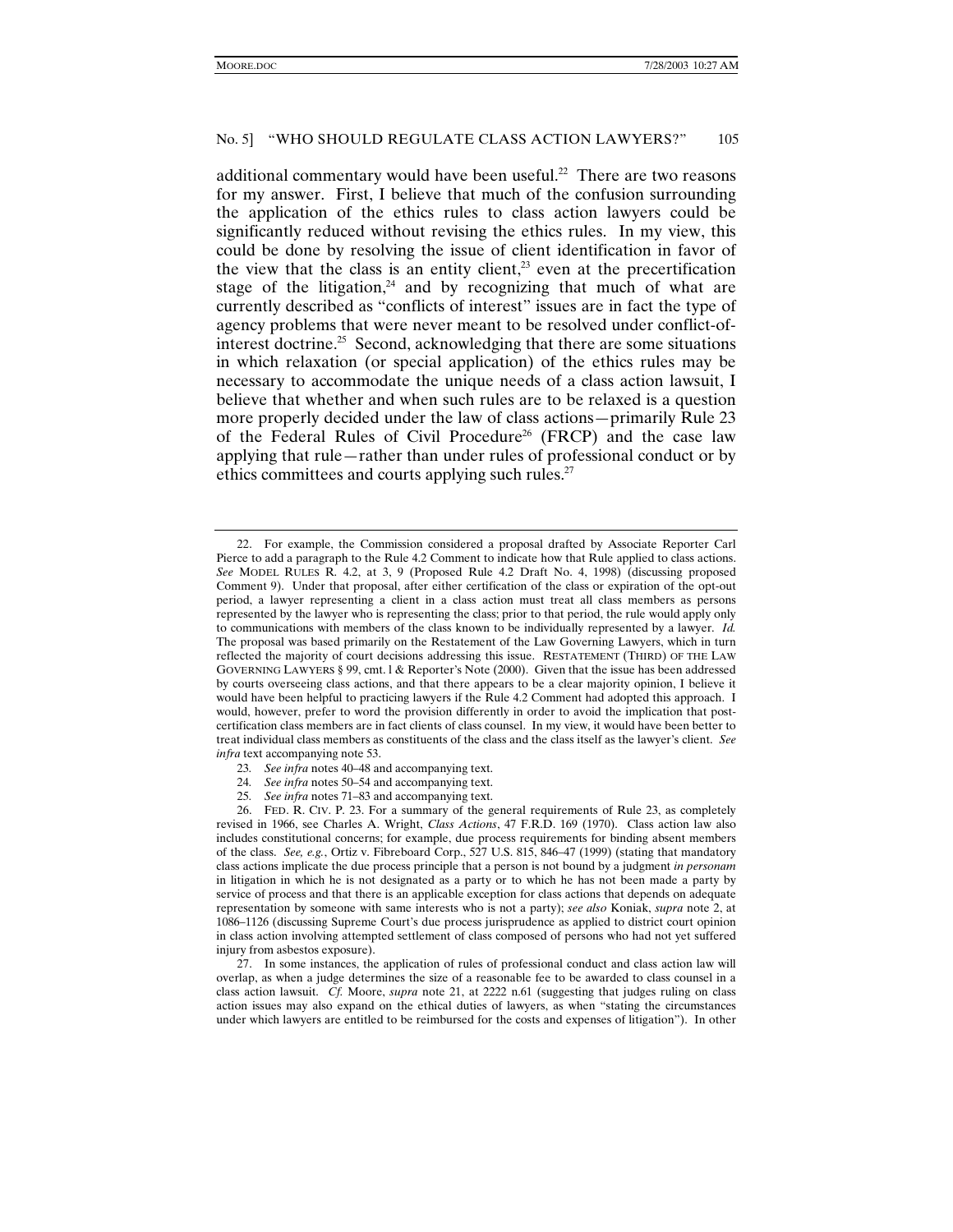In this article, I focus on the issue that dominates many discussions of ethics and class actions—the difficulty of applying current conflict-ofinterest rules to the myriad of conflicting interests that commonly arise in class action lawsuits, including conflicts among class members, as well as between the lawyer and the class and between the class and third persons. Parts I and II of the article demonstrate that the scope of the problem is not nearly as large as it is commonly thought to be. In part I, I argue that the class should be viewed as an entity client, in which case it becomes clear that conflict-of-interest rules simply do not apply to conflicts within a class. In part II, I eliminate from consideration those conflicts—like conflicts arising from the size of the lawyer's fee—that are not addressed by conflict-of-interest doctrine because they are not unique to particular lawyers but are rather a type of agency problem that is endemic to legal practice.

Parts III and IV of the article then turn to the types of conflicts that would be addressed by a "strict reading" of the conflict-of-interest rules. These conflicts include those arising from the lawyer's duties to other current clients, both inside and outside the class, as well as former clients. In part III, I argue that from the point of view of the nonclass client, that there is no reason to relax the current conflict rules. These clients are entitled to full disclosure of the conflict and an opportunity to find independent counsel (or, in some cases, to refuse to bring the action as a class action). Finally, in part IV, I address these conflicts from the point of view of the class itself. Here I agree that relaxation (or special application) of the conflict rules is probably warranted, because, although there are risks associated with the conflict, there may be some situations in which the risk is low in relation to the benefit the class may receive by permitting the representation to continue. I consider several ways to achieve this end, arguing that it makes the most sense to leave these issues to be resolved under class action law—namely, under the rubric of a further elaboration of the adequacy of representation requirement of FRCP Rule 23. Although I urge that it is class action law that should regulate this aspect of class counsels' conflicts, I explain why I think it would be useful for courts to consider the principles and concepts underlying the ethics rules in their Rule 23 analysis.

#### I. THE CLASS SHOULD BE VIEWED AS AN ENTITY CLIENT

Much of the confusion surrounding the ethics of class action lawyers results from a mistaken belief that a "strict reading" of the ethics rules would make class action litigation either impossible or highly inefficient. Consider the question of conflicts of interest. It is undeniable that conflicts of interest are inherent in class actions, as it is inevitable that

instances, the application of class action law will be similar to, but not identical, to an analysis that would be conducted under rules of professional conduct. *See infra* Part IV.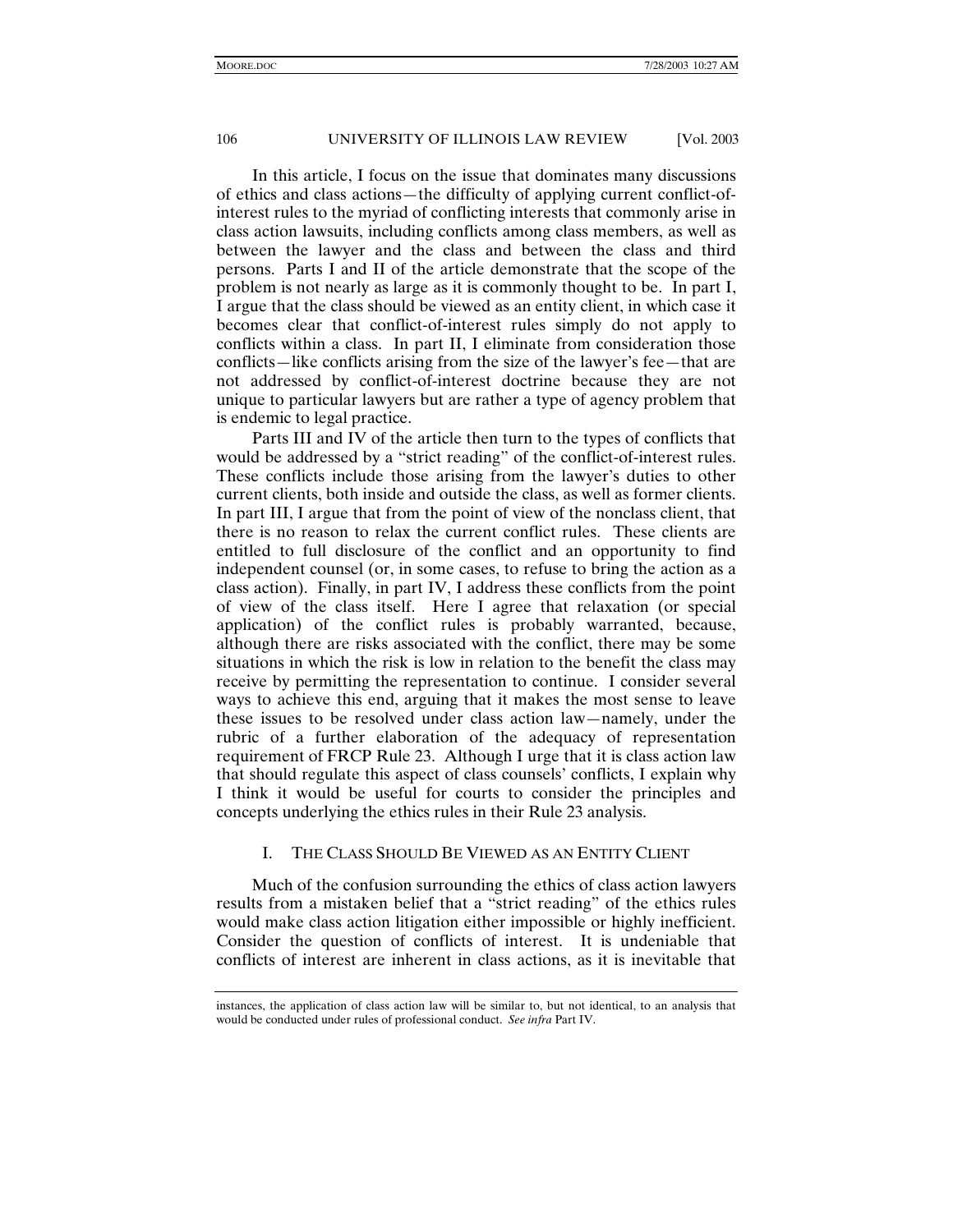there will be divergent interests among the various members of the class itself, particularly in the remedy stage.<sup>28</sup> Nevertheless, it is not necessarily the case that such conflicts would doom class actions if the conflict-of-interest rules are strictly applied in class action lawsuits.

Model Rule 1.7 of the Model Rules is the general ethical rule addressing concurrent conflicts of a lawyer.<sup>29</sup> Under this Rule, a potentially impermissible conflict exists whenever "there is a significant risk that the representation of one or more clients may be materially limited by the lawyer's responsibilities to another client, a former client or a third person or by a personal interest of the lawyer."30 Given such a conflict, the lawyer must refuse the representation, or withdraw from existing representation, unless "each affected client gives informed consent" and the "lawyer reasonably believes that the lawyer will be able to provide competent and diligent representation to each affected client."31 According to Brian Waid, an early proponent of a separate class action rule, Rule 1.7, if strictly construed, would prevent lawyers from handling class actions at all because "'the lawyers' ability to consider, recommend or carry out a course of action' on behalf of the class, a subclass or the class representative may be 'adversely affected by the lawyer's responsibilities' to one of the other categories of 'clients.'"32 Moreover, such "conflicts" cannot be cured by informed consent, due to the lawyer's inability to obtain the consent of absent class members.33

In Part IV of this Article, I consider, but ultimately reject, the use of consent by a court or supervised by a court as a means of satisfying the requirements of Rule 1.7 in class actions. In my

<sup>28</sup>*. See, e.g.*, Bash v. Firstmark Standard Life Ins. Co., 861 F.2d 159, 161 (7th Cir. 1988) ("[C]onflicts of interest are built into the device of the class action, where a single lawyer may be representing a class consisting of thousands of persons not all of whom will have identical interests or views."); 1 GEOFFREY C. HAZARD, JR. & W. WILLIAM HODES, THE LAW OF LAWYERING § 11.12, at 11–33 (3d ed. 2002) ("It is almost inevitable that class members will have some divergent views on the advisability of settlement and other issues."); Charles Silver & Lynn Baker, *I Cut, You Choose: The Role of Plaintiff's Counsel in Allocating Settlement Proceeds*, 84 VA. L. REV. 1465, 1483–1500 (1998) (arguing the unreality of suggestion that due process prohibits conflicts among class members).

 <sup>29.</sup> MODEL RULES OF PROF'L CONDUCT R. 1.7 (2002).

<sup>30</sup>*. Id.* R. 1.7(a)(2) (2002).

<sup>31</sup>*. Id.* R 1.7(b) (2002).

 <sup>32.</sup> Waid, *supra* note 1, at 1071–72 (quoting ABA COMMISSION ON EVALUATION OF PROFESSIONAL STANDARDS, MODEL RULES OF PROFESSIONAL CONDUCT (proposed final draft May 30, 1981)). As a result of the 2002 amendments recommended by the Ethics 2000 Commission, Rule 1.7 has been reorganized; however, with the exception of a new requirement that waivers be confirmed in writing, there was no intended change in substance. *See* Ethics 2000 Report, *supra* note 14. Waid was commenting on an earlier draft of the 1983 version of Rule 1.7. Waid, *supra* note 1, at 1049 n.8 and accompanying text (referring to May 30, 1981 proposed final draft).

<sup>33</sup>*. Cf.* Waid, *supra* note 1, at 1072 (discussing "conflict" created by class counsel's interest in recovery of fees). Waid does not discuss the comment to Rule 1.8(f), which provides, with respect to third party payment of legal fees, that "[w]here the client is a class, consent may be obtained on behalf of the class by court-supervised procedure." ABA Commission on Evaluation of Professional Standards, Model Rules of Prof'l Conduct, Rule 1.8 Comment (proposed final draft May 30, 1981); *see also* MODEL RULES OF PROF'L CONDUCT R. 1.8 cmt. (2001). The reason may be either that he was unaware of this provision, that he thought the provision applied only to consent given under that rule, or that he was aware that courts have not developed any procedures to consent to conflicts affecting a class. That statement has been eliminated from the Rule 1.8 Comment as a result of the 2002 amendments. *See id.* R. 1.8 cmt. (2002).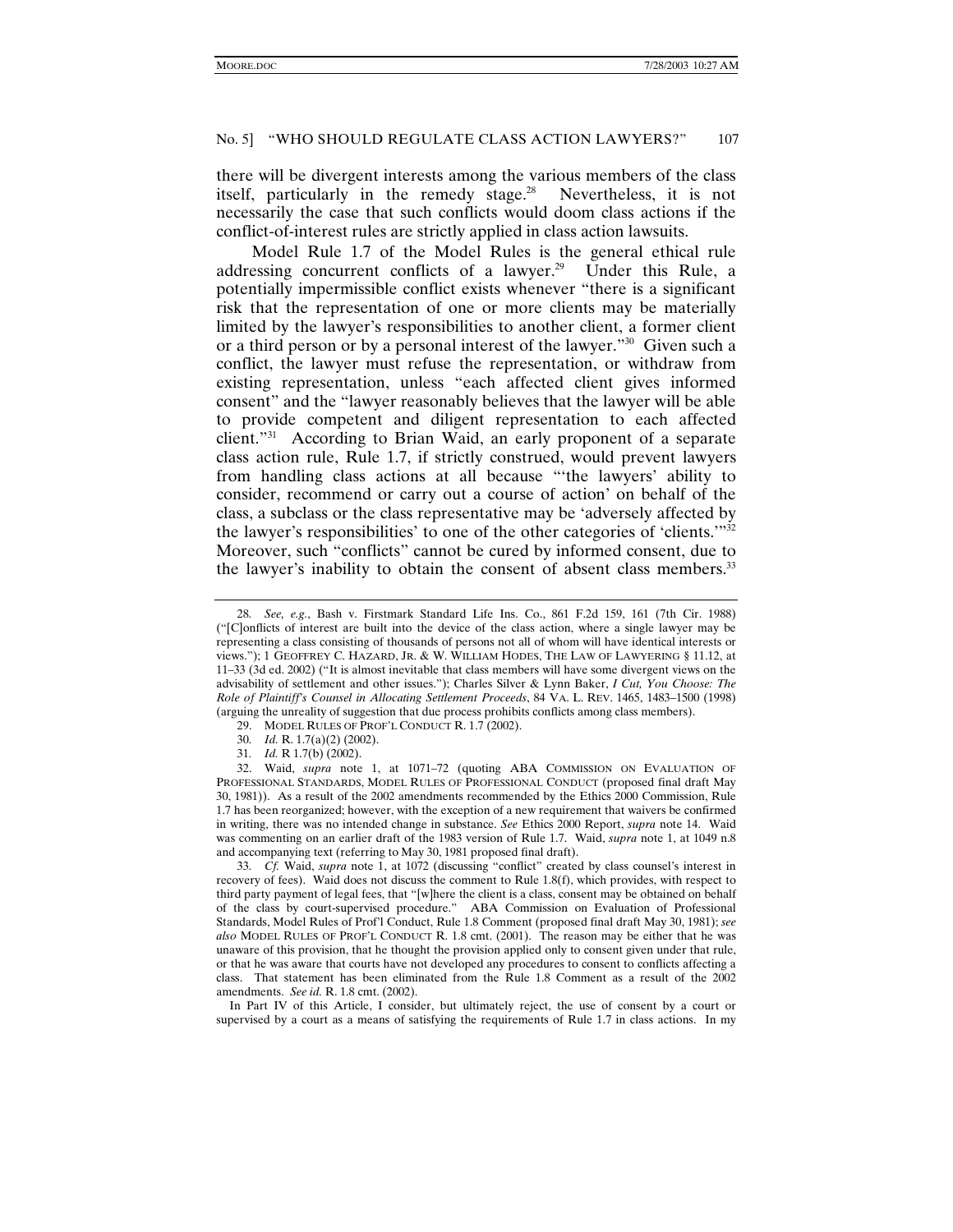Under this analysis, it is self-evident that a strict reading of the conflict rules must be tempered if the inherently diverging interests in class actions are to be accommodated.34

But this analysis assumes that each class member is or should be considered a "client" for purposes of this Rule. $35$  There is no single view of who is the "client" of a class action lawyer.<sup>36</sup> According to the *Restatement of the Law Governing Lawyers*, the named class representatives are clients of the lawyers *for some purposes*, 37 and even other class members may have "some characteristics" of clients.<sup>38</sup> At least one court has declared that there is "in effect" an "attorney-client relationship between the absent class members and the attorney."39

But these are strained and unhelpful readings of many of the cases. The problem with characterizing either named representatives or

 37. RESTATEMENT (THIRD) OF THE LAW GOVERNING LAWYERS § 14 cmt f. (2000). There is a cross-reference here to § 125, Comment f, for conflict of interest issues, but that section does not address the question of who is the client in a class action lawsuit.

38*. Id.* § 14 cmt. f. The cross-references here are to § 70, Comment c (providing indirect support for the proposition that the confidential communications of a class action member to the class lawyer may be privileged) and to § 99, Comment l (stating that opposing counsel may not be free to communicate with class members except through class action counsel). In my view, rather than characterizing these sections as treating class members as clients, or as having characteristics of clients, it would be better to view them as recognizing that class members are constituents of an entity client the class—just as individual corporate employees are constituents of a corporate client, who may provide privileged communications to corporate counsel and be off-limits to opposing clients under the no-contact rule. *See, e.g.*, Upjohn Co. v. United States, 449 U.S. 383, 402 (1981) (holding that certain corporate employees' communications to corporate counsel were privileged communications of the corporation); MODEL RULES R. 4.2 cmt. 7 (2002) (application of no-contact rule to prevent contact with certain constituents of an organizational client).

 39. Cullen v. New York Civil Serv. Comm'n, 435 F. Supp. 546, 560 (E.D.N.Y. 1977); *see also* Mandujano v. Basic Vegetable Prods., 541 F.2d 832, 834–35 (9th Cir. 1976) ("The class is not the client. The class attorney continues to have responsibilities to each individual member of the class . . . .").

view, when the question is one of protecting the members of the class who are not otherwise represented by the lawyer, it is better to suspend application of the conflicts rules, deferring to a judicial determination of the adequacy of representation under Rule 23—a determination that should be "informed by" the concepts of those rules but that does not literally apply the rules. *See infra* Part IV.

<sup>34</sup>*. Cf.* THIRD CIRCUIT TASK FORCE ON THE SELECTION OF CLASS COUNSEL, FINAL REPORT 28 n. 69 (2002) [hereinafter SELECTION OF CLASS COUNSEL] (describing result in *Lazy Oil Co. v. Witco Corp.*, 166 F.3d 581 (3d Cir. 1999)).

 <sup>35.</sup> Waid, *supra* note 1, at 1071 (lamenting that the word "client" remains undefined for purposes of a class action).

<sup>36</sup>*. See, e.g.*, NEWBERG & CONTE, *supra* note 1, § 15.03 (discussing three different perspectives on relationship between class representative or counsel and absent class members); *Developments*, *supra* note 2, at 1449–54 (discussing various unitary and multiple client theories). The issue is addressed only indirectly in the Model Rules, with ambiguous and conflicting implications. *See, e.g.*, MODEL RULES R. 1.7 cmt. 25 (2002) ("When a lawyer represents or seeks to represent a class of plaintiffs or defendants in a class-action lawsuit, unnamed members of the class are ordinarily not considered to be clients of the lawyer for purposes of applying [the "directly adverse" conflicts provision] of this Rule."); *id.* R. 1.8 cmt. 13 (2002) ("Lawyers representing a class of plaintiffs or defendants, or those proceeding derivatively, may not have a full client-lawyer relationship with each member of the class."); *id.* R. 7.3 cmt. 4 (2002) (stating that rules prohibiting solicitation of clients "do not prohibit communications authorized by law, such as notice to members of a class in class action litigation"). This ambiguity and conflict merely reflect the unsettled state of the law as reflected in other sources. *See infra* notes 37–38 and accompanying text.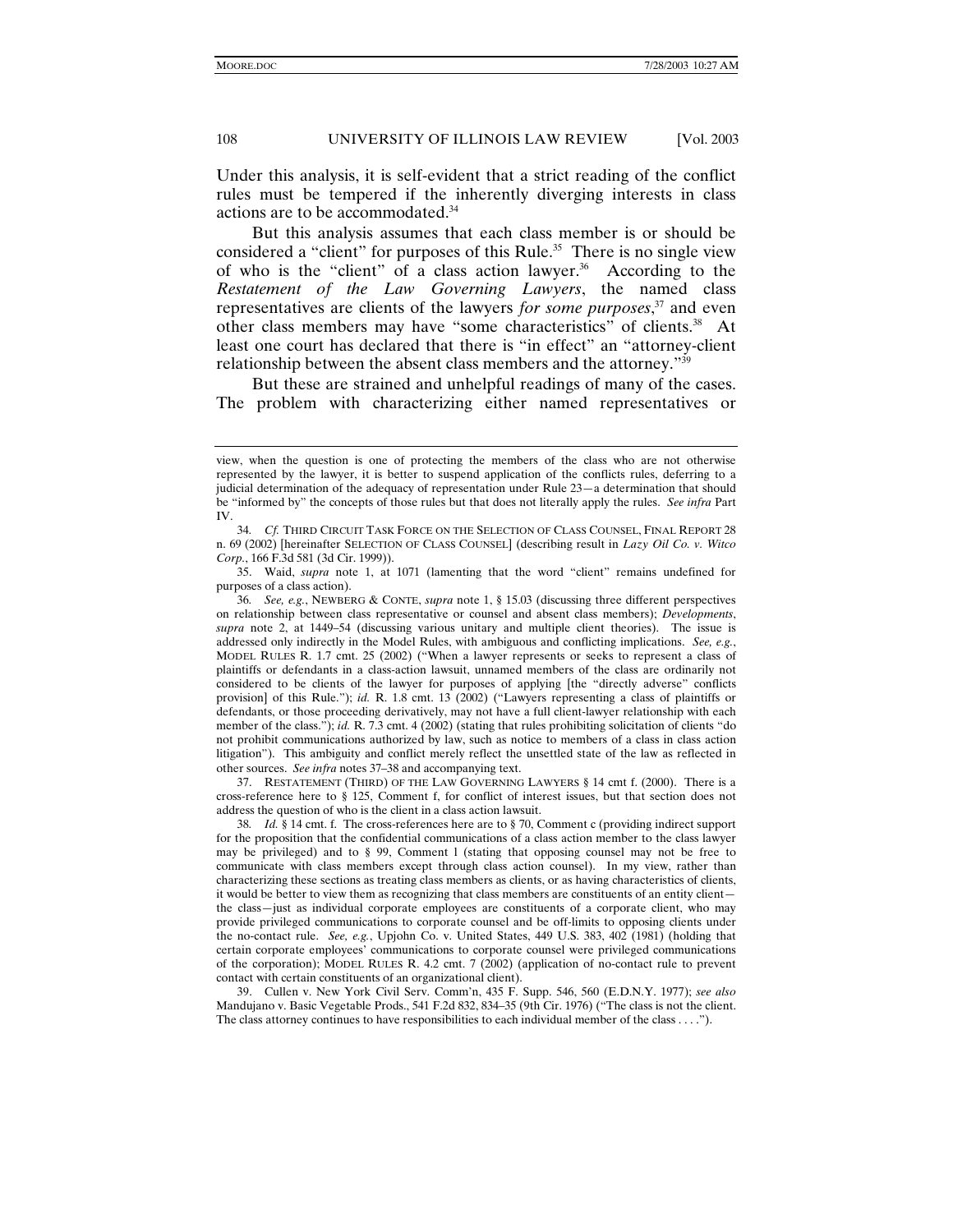unnamed members of the class as "clients," or even as having the "characteristics of clients" in some cases, is that for the purposes that appear to count most, these persons are *not* treated like clients. Most notably, class counsel can recommend a settlement over the objections of the named representatives. $40$  As a result, it is hard to see how even named representatives can be considered "clients" of the lawyer in any meaningful sense of the word. Moreover, viewing the class as an entity client is *not* inconsistent with recognizing that class counsel has significant responsibilities to the individual class members, just as viewing an estate as an entity client does not preclude a finding that the estate lawyer has responsibilities to either the fiduciary or the beneficiaries.<sup>41</sup> As for decisions prohibiting opposing counsel from contacting class members directly, the same result could be achieved without characterizing class members as "clients" or having "characteristics of clients."42

In my opinion, the better view is that the class itself is an entity client, just as corporations, partnerships, and other voluntary (and even involuntary<sup>43</sup>) associations may be entity clients under Rule  $1.13<sup>44</sup>$  This view has not been explicitly adopted except by a handful of commentators,<sup>45</sup> but I believe that it has the best fit with class action case

<sup>40</sup>*. See, e.g., Developments*, *supra* note 2, at 1450.

<sup>41</sup>*. Cf.* Jeffrey N. Pennell, *Representations Involving Fiduciary Entities: Who Is the Client?*, 62 FORDHAM L. REV. 1319, 1335 (1994) (referring to how Model Rule 1.13 envisions the question of who is the attorney's client). *But see Mandujano*, 541 F.2d at 834 (noting that the class "is not a legal entity").

<sup>42</sup>*. Cf.* MODEL RULES R. 4.2 cmt. 7 (2002) (applying no-contact rule to prohibit contacts with certain constituents of an organizational client).

<sup>43</sup>*. See, e.g.*, Pennell, *supra* note 41, at 1335 ("Nothing in the operation of Model Rule 1.13 suggests . . . that voluntariness is a requisite to recognition as an organization for purposes of applying this rule."); David L. Shapiro, *Class Actions: The Class as Party and Client*, 73 NOTRE DAME L. REV 913, 921–22 (1998) (referring to some entities that are not truly voluntary, such a trade unions and municipalities).

 <sup>44.</sup> MODEL RULES R. 1.13(a) (2002) ("A lawyer employed or retained by an organization represents the organization acting through its duly authorized constituents."); *id.* R. 1.13(a) cmt. 1 (2002) (describing organizational client as a "legal entity [that] cannot act except through its officers, directors, employees, shareholders and other constituents"). I prefer the term "entity" to "organization" and will use that term throughout this Article. *See also* sources cited *infra* note 45. The fact that a class can also be viewed as an aggregate or group of individuals does not in itself defeat the concept of a class as an entity client. C*f.* ABA Comm'n on Ethics and Prof'l Responsibility, Formal Op. 91-361 n.2 (1991) (stating that partnerships are entity clients under Rule 1.13, even though "for some purposes, often involving the substantive rights and liabilities of partners, a partnership is treated as an 'aggregate' or group of individuals").

<sup>45</sup>*. See, e.g.*, Edward H. Cooper, *Rule 23: Challenges to the Rulemaking Process*, 71 N.Y.U. L. REV. 13 (1996); Susan P. Koniak & George M. Cohen, *In Hell There Will Be Lawyers Without Clients or Law*, *in* ETHICS IN PRACTICE 177, 178–79 (Deborah L. Rhode ed., 2000); Shapiro, *supra* note 43, at 923–34. *But see* Mandujano v. Basic Vegetable Prods., 541 F.2d 832, 835 (9th Cir. 1976) ("The class is not the client."); John C. Coffee, Jr., *Class Action Accountability: Reconciling Exit, Voice, and Loyalty in Representative Litigation*, 100 COLUM. L. REV. 370, 380–99 (2000) (arguing that viewing the class as an entity is a legal fiction that is neither useful nor plausible); *Developments*, *supra* note 2, at 1450–51 (characterizing the view of class as a legal entity as one of several "unitary client" theories, but then rejecting this view).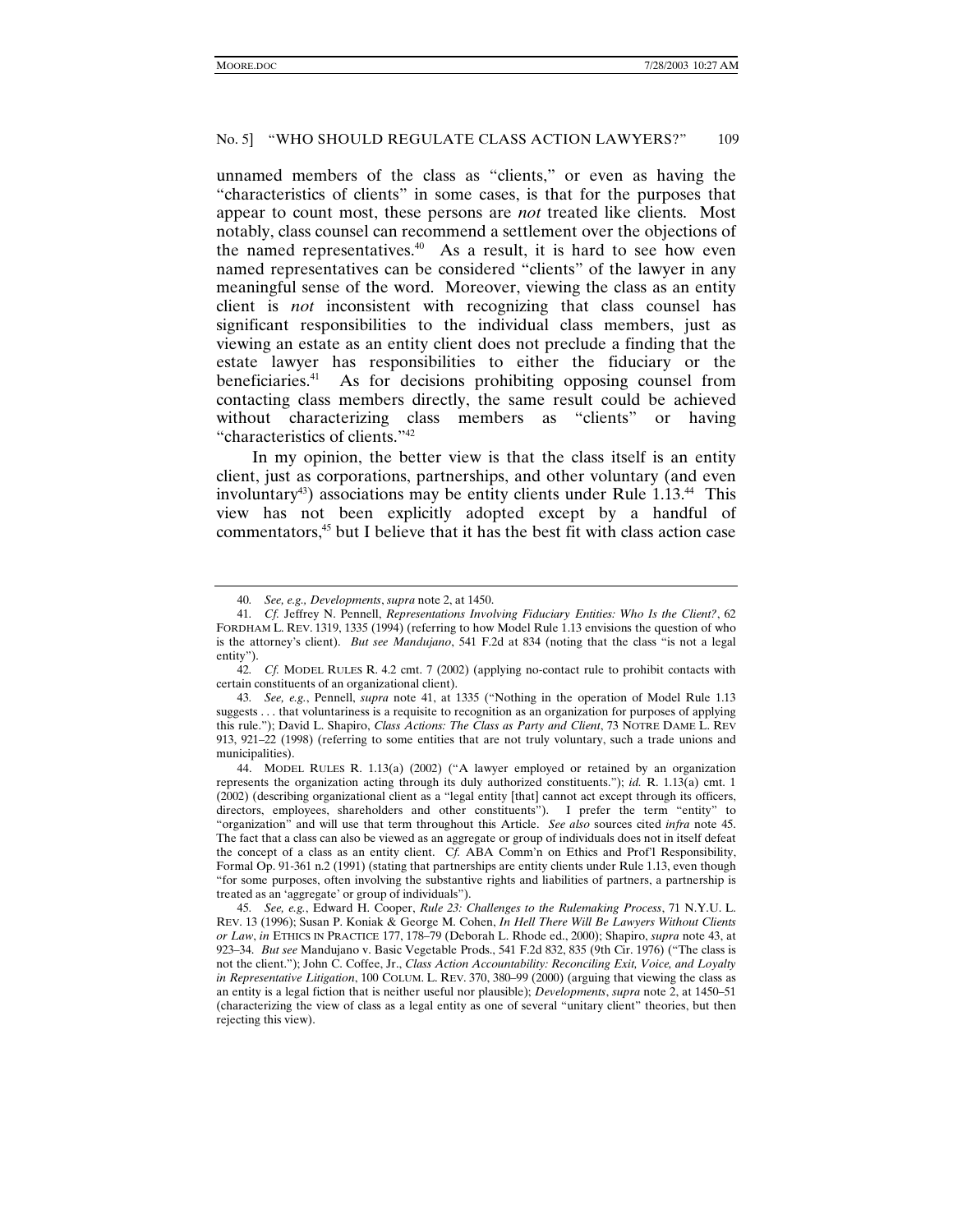law<sup>46</sup> and provides the most workable solution for purposes of applying the ethics rules. Indeed, it fits nicely with recently proposed amendments to FRCP Rule 23, under which a new paragraph (g) clearly states that "[a]n attorney appointed to serve as class counsel must fairly and adequately represent the interests of the class."47 As further explained in the Committee Note, this provision "articulates the obligation of class counsel to represent the interests of *the class*, as opposed to the potentially conflicting interests of individual class members."48

Of course, by its terms, proposed Rule 23(g) would apply only after a lawyer is appointed as class counsel—that is, after the certification stage of a class action lawsuit.<sup>49</sup> Who is the lawyer's client prior to certification? Must it be the named representatives? In my view, it is possible for the lawyer to view even the putative class as a client, or better yet, a prospective client.<sup>50</sup> This is apparently what is contemplated by proposed Rule 23(g), as evidenced by the drafters' acknowledgment that "[b]efore certification, counsel may undertake actions tentatively on behalf of the class," such as "discussion of a possible settlement of the action by counsel before the class is certified."51 According to the drafters, such "pre-certification activities anticipate later appointment as class counsel."52 Moreover, "by later applying for such appointment counsel is representing to the court that the activities were undertaken in the best interests of the class," and "[b]y presenting such a precertification settlement for approval under Rule 23(e) and seeking appointment as class counsel, for example, counsel represents that the

 <sup>46.</sup> In particular, it fits with the case law holding that class counsel can recommend a settlement over the objection of the named representatives. *See Developments, supra* note 2, at 1450. If the named representatives cannot veto a settlement, then in my view it makes no sense to call them the clients of class counsel. *See, e.g.*, MODEL RULES R. 1.2(a) (2002) ("A lawyer shall abide by a client's decision whether to accept an offer of settlement of a matter."). And if the named representatives are not the clients, and the class as an entity is not the client, then does class counsel have no client at all? *See* Donovan, *supra* note 19 (quoting class action lawyer William S. Lerach as having said to Forbes magazine, "'I have the greatest practice in the world. I have no clients.'"). For a discussion of both the entity client theory and the case law treating class members like clients for purposes of the nocontact rule, see *supra* note 38.

 <sup>47.</sup> Letter from David F. Levi, Chair, Advisory Committee on the Federal Rules of Civil Procedure, to Honorable Anthony J. Scirica, Chair, Standing Committee on Rules of Practice and Procedure, Report of the Civil Rules Advisory Committee (May 20, 2002) [hereinafter Report of the Civil Rules Advisory Committee], *at* http://www.uscourts.gov/rules/jc09-2002/CVRulesJC.pdf (last visited Feb. 17, 2003). The proposal has been approved by the Judicial Conference and is currently pending before the U.S. Supreme Court. *See* http://www.uscourts.gov/rules/supct1202.html (last visited Mar. 6, 2003).

 <sup>48.</sup> Report of the Civil Rules Advisory Committee, *supra* note 47, at 110 (Committee Note) (emphasis added).

<sup>49</sup>*. Id*. at 108.

<sup>50</sup>*. See, e.g.*, MODEL RULES R. 1.18 (2002) (clarifying lawyers duties regarding confidentiality and conflicts of interests with regard to prospective clients).

 <sup>51.</sup> Report of the Civil Rules Advisory Committee, *supra* note 47, at 281.

<sup>52</sup>*. Id*.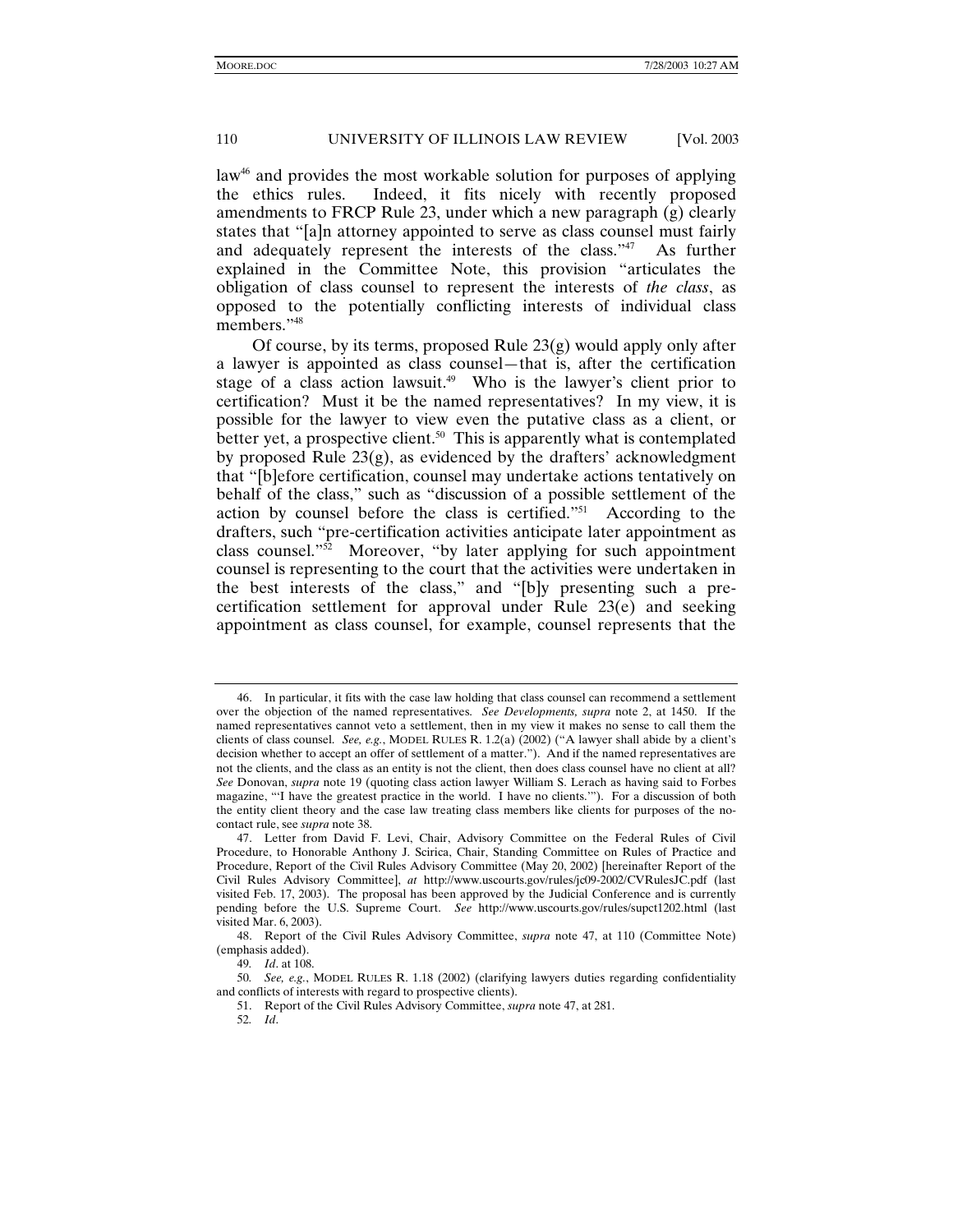settlement provisions are fair, reasonable, and adequate for the class."<sup>53</sup> This result is analogous to decisions finding that a lawyer who forms a corporation can be deemed retroactively to have represented the corporation, even in the period prior to incorporation.<sup>54</sup>

If the class itself is an entity client, something like a corporation,  $55$ then the named class representatives are constituents of the class, more like corporate officers or directors than individual clients. Continuing with the analogy, the absent class members can then be viewed as akin to corporate shareholders. Under this view, Model Rule 1.7 simply does not—nor should it—apply to conflicts of interest within the class itself, just as it does not apply to the possibly conflicting interests of the members of the board of directors or the shareholders of a corporate client.<sup>56</sup>

To be sure, a class differs from other types of entity clients under Model Rule  $1.13^{57}$  For one thing, it is the court, rather than a decisionmaking body within the class itself, that is empowered to make decisions normally reserved for clients.<sup>58</sup> In addition, class members differ from

 55. A class may be "something like" a corporation, but there are significant differences. *See infra* note 98 and accompanying text.

 56. Thus, application of Rule 4.2 merely requires identification of which members of the class constitute the client for purposes of the rule precluding an adversary from contacting the client without the consent of the class attorney. *See* MODEL RULES OF PROF'L CONDUCT R. 4.2 cmt. 7 (2002) (applying Rule 4.2 in the case of an organization client like a corporation); *see also infra* note 98.

 58. Thus, the court determines whether a class action can be maintained, when and how the members of the class receive notice of the class action, whether the class will be divided into

<sup>53</sup>*. Id.*

<sup>54</sup>*. See, e.g.*, Jesse v. Danforth, 485 N.W.2d 63, 67 (Wis. 1992). I disagree with this case in its holding that once the corporation is created, it becomes the *only* client, displacing the corporate organizers, who become "retroactive *non*-clients." Whether the lawyer should be viewed as having represented *both* the corporation and one or more of the individual incorporators should depend on the facts of each case, e.g., whether the lawyer expressly or impliedly agreed to represent both or whether the incorporator reasonably believed that the lawyer was representing her individually. *See generally* Nancy J. Moore, *Expanding Duties of Attorneys to 'Non-Clients': Reconceptualizing the Attorney-Client Relationship in Entity Representation and Other Inherently Ambiguous Situations*, 45 S.C. L. REV. 659 (1994). For an interpretation of *Jesse* more amenable to this view, see Note, *An Expectations Approach to Client Identity*, 106 HARV. L. REV. 687, 696 (1993) ("Treating preincorporation individual representation, *absent evidence to the contrary*, as entity representation accords with an organizer's reasonable expectations during the incorporation phase of the company's existence." (emphasis added)).

 <sup>57.</sup> Strictly speaking, it is not necessary to adopt the entity client in order to conclude that Rule 1.7 does not apply to conflicts of interest within the class itself. That view is, in effect, what courts have been doing when they suspend "strict application" of the conflicts rule for various purposes. *See, e.g., supra* note 9 and accompanying text. One important advantage of the entity view, however, is that it makes it relatively easy to apply Rule 1.7 to conflicts that pit the interests of the class as a whole against either the lawyer's own interests or the lawyer's duties to another client or a third person. *See infra* Part II.

Koniak and Cohen suggest that Rule 1.13 is geared too much toward the representation of large, publicly held corporations, and thus does not adequately guide lawyers when representing other entities, such as partnerships and limited liability entities. *See* Koniak & Cohen, *supra* note 45, at 183– 85. An additional difficulty in representing a class as an entity is the lack of a well-developed body of law that structures the entity, which would make it easier to determine how lawyers should conduct themselves in the representation. *See id.* at 185.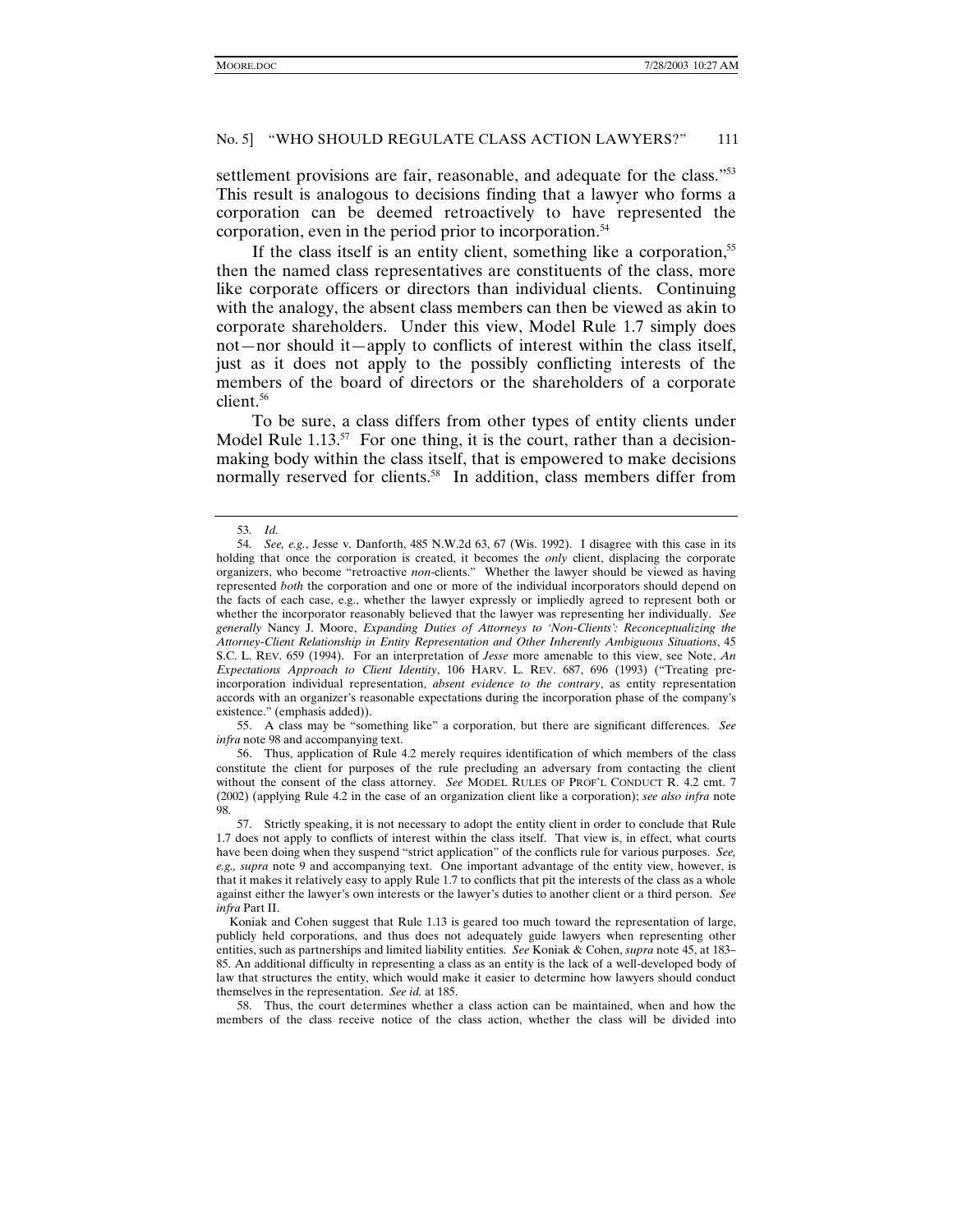either management or shareholders of a corporation because their rights are directly adjudicated in the class action lawsuit.<sup>59</sup> Moreover, characterizing the class itself as an entity client does not by itself solve the problem of delineating the duties owed by class counsel to the named and absent members of the class, and class counsel certainly need more direction than current law provides. $60$  As a result, one could argue that just as lawyers owe *some* ethical duties to *some* non-clients, such as prospective clients,<sup>61</sup> the Model Rules should include either modifications of Rule 1.7 to extend its reach to conflicts within a class<sup>62</sup> or a separate class action rule that delineates class counsel's duties with respect to such conflicts.<sup>63</sup>

60*. See* Koniak & Cohen, *supra* note 45, at 193 (stating that class action law fails to provide sufficient structure for regulation of class as entity).

61*. See* MODEL RULES R. 1.18 (2002) (detailing duties to prospective clients, including conflict of interest duties less stringent than those owed to clients or former clients).

62*. See e.g.*, MASS. RULES OF PROF'L CONDUCT R. 1.7, cmt. 14A (2002).

A lawyer who undertakes to represent a class should make an initial determination whether subclasses within the class should have separate representation because their interests differ in material respects from other segments of the class. Moreover, the lawyer who initially determines that subclasses are not necessary should revisit that determination as the litigation or settlement discussions proceed because as discovery or settlement talks proceed the interests of subgroups may begin to diverge significantly. . . . The lawyer has the responsibility to request that separate representation be provided to protect the interests of subgroups within the class. *Id.*

 63. Neither Waid nor Zitrin provided any particular specificity regarding the content of such a rule. Waid proposed a new Rule 3.10 as follows:

Rule 3.10 Responsibility of Class Counsel

The lawyer representing a class of individuals in a class action owes a primary duty of loyalty to members of the class defined by the original pleadings filed on behalf of the class, until such definition is amended by leave of court.

Waid, *supra* note 1, at 1075. Such a rule would give only the vaguest of direction to class action lawyers, but according to Waid, would "provid[e] a foundation for the orderly development of a body of ethical opinions and comments" and "would also provide courts with a more stable ground on which to evaluate the conduct of class counsel in appropriate cases." *Id*. I do not find his proposal to provide much guidance at all. For example, I do not understand what it means to say that class counsel "owes a primary duty of loyalty to the members of the class" (as opposed to the class as a whole—as an entity), because individuals within the class are bound to have differing interests, no matter how many subclasses are created. *Id*. Indeed the proposed rule creates additional uncertainties, e.g., the implied suggestion that ethics rules impose even greater obligations on the part of lawyers toward individual class members than does class action law, which already provides that

subclasses, and when a class can be dismissed or compromised. *See* FED. R. CIV. P. 23(c)–(e). In addition, the court appoints class counsel and determines the fee award. *See, e.g.*, COURT AWARDED ATTORNEY FEES: REPORT OF THE THIRD CIRCUIT TASK FORCE, *reprinted in* 108 F.R.D. 237, 256–57 (1985); SELECTION OF CLASS COUNSEL, *supra* note 34.

 <sup>59.</sup> In addition, the Supreme Court of the United States has held that at least some conflicts among members require the creation of subclasses, with separate representation, and it is the lawyer's duty to bring these conflicts to the attention of the court. *See* Amchem Prods., Inc. v. Windsor, 521 U.S. 591, 626–28 (1997). Finally, it should be noted that the definition of the class—i.e., determining who is a member and who is not—is entirely within the control of the lawyer, at least initially. *See, e.g.*, Koniak & Cohen, *supra* note 45, at 178 (noting that "class counsel plays an important, and typically exclusive, role in selecting and controlling the class representatives and shaping the size and purpose of the enterprise"). For a detailed discussion of the problems inherent in one effort to control the shape of the class, apparently for the benefit of class counsel, see Koniak, *supra* note 2, at 1137–45 (questioning why three of the named representatives in *Georgine v. Amchem Products, Inc.*, 83 F.3d 610 (3d Cir. 1996), were not included in inventory cases settled outside the class for higher damages than they would receive as class members).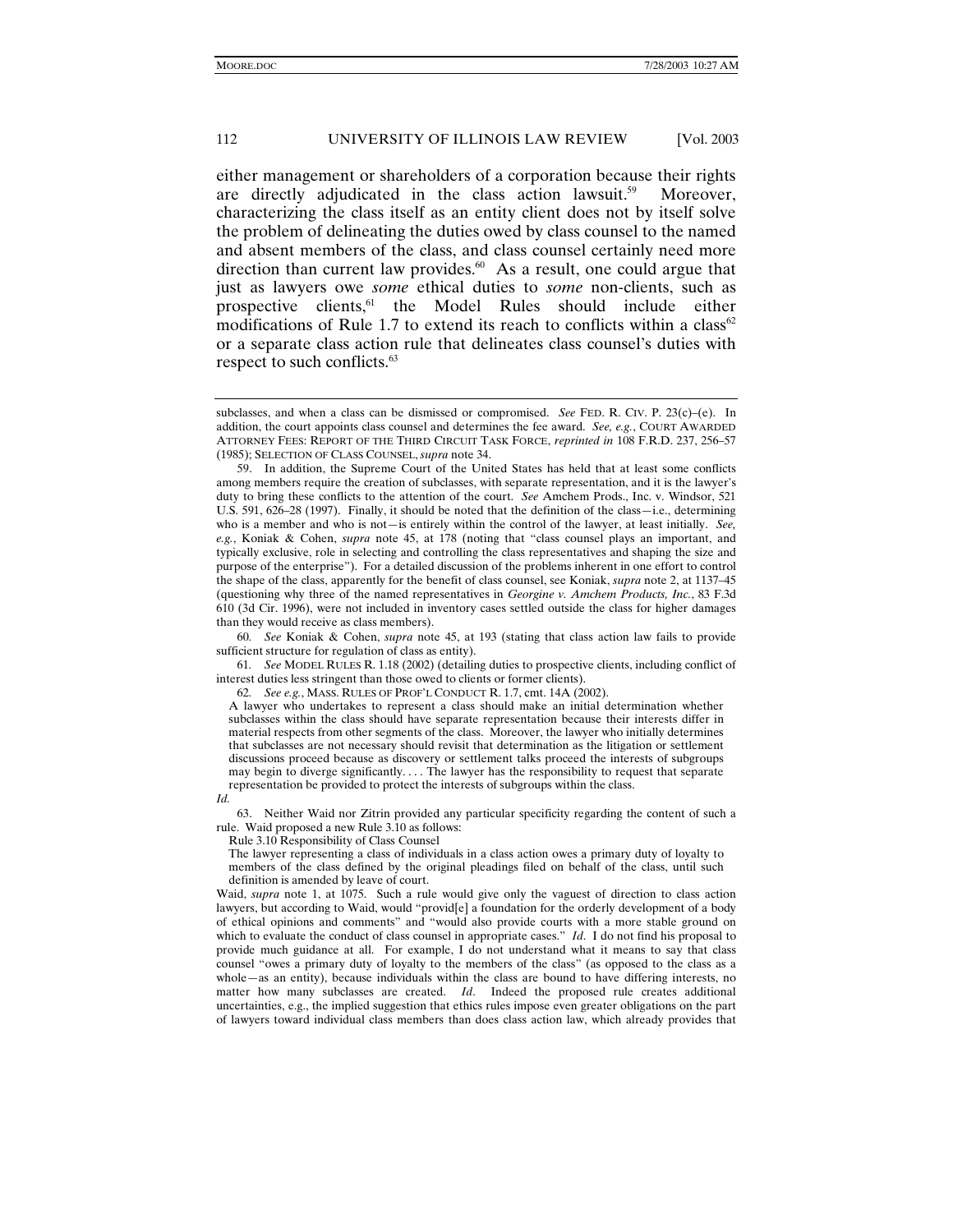Before addressing the question of whether such direction should come from ethics law or from other law, it is important to consider possible conflicts of interest other than those within the class itself—that is, conflicts that pit the interests of the class as a whole against either the lawyer's own interests or the lawyer's duties to another client or third person. Here, too, there has been needless confusion regarding the "strict application" of conflict-of-interest rules to class action lawsuits. This confusion results from the failure to recognize that not all conflicts of interest are meant to be addressed by the conflict-of-interest doctrine that is embodied in rules of professional conduct.

#### II. CONFLICT-OF-INTEREST DOCTRINE APPLIES TO SOME, BUT NOT ALL CONFLICTS INVOLVING THE CLASS ITSELF

Aside from conflicts within a class, situations that are often viewed as creating at least a potential conflict-of-interest include "a prior relationship with the named defendant in the class action; . . . a greater concern for receiving a fee than for pursuing the class claim; and . . . the settlement of claims by collusion rather than through a fair process where class members' interests are adequately represented."<sup>64</sup> Other situations include: the simultaneous representation by class counsel of the class itself and individual clients either inside or outside of the class;<sup>65</sup> representation by former class counsel of dissident class members objecting to a proposed settlement;<sup>66</sup> class counsel serving as class representative;67 and the simultaneous negotiation of a class settlement and class counsel's attorneys fees.<sup>68</sup>

All these situations involve conflicts between the class (an entity client) and either the lawyer's self-interest or the lawyer's duties to another person. Therefore, on its face, Model Rule 1.7 would seem to

class counsel has a fiduciary duty toward individual class members. *See, e.g.*, MANUAL FOR COMPLEX LITIGATION (THIRD) § 30 (1995) (stating that "attorneys and parties seeking to represent the class assume fiduciary responsibilities, and the court bears a residual responsibility to protect the interests of class members").

Zitrin did not propose any specific language at all, but rather urged the adoption of an ethics rule directly addressing representation of a class, utilizing existing case law as a basis for determining the content of such a rule. Zitrin Testimony, *supra* note 16. Aside from its lack of specificity, I have two problems with the Zitrin approach. First, I do not believe that the nuances of class action law can be adequately captured in code format. *See* Moore, *supra* note 21, at 2222 (noting that "code format may be insufficiently flexible to adequately communicate the duties of class action counsel"). Second, I believe that the obligations of class action counsel toward the members of the class should be codified or otherwise formulated by those who draft, interpret, and apply rules of civil procedure, as well as the constitutional underpinnings of class action law, and not by those who draft, interpret, and apply rules of professional ethics. *See infra* Part IV.

 <sup>64.</sup> Curry, *supra* note 2, at 397.

<sup>65</sup>*. See, e.g.*, NEWBERG & CONTE, *supra* note 1, § 15.24.

<sup>66</sup>*. Id.* § 15.25.

<sup>67</sup>*. Id.* § 15.23.

<sup>68</sup>*. Id.* § 15.31; *see also* David Brainerd Parrish, Comment, *The Dilemma: Simultaneous Negotiation of Attorneys' Fees and Settlement in Class Actions*, 36 HOUS. L. REV. 531 (1999).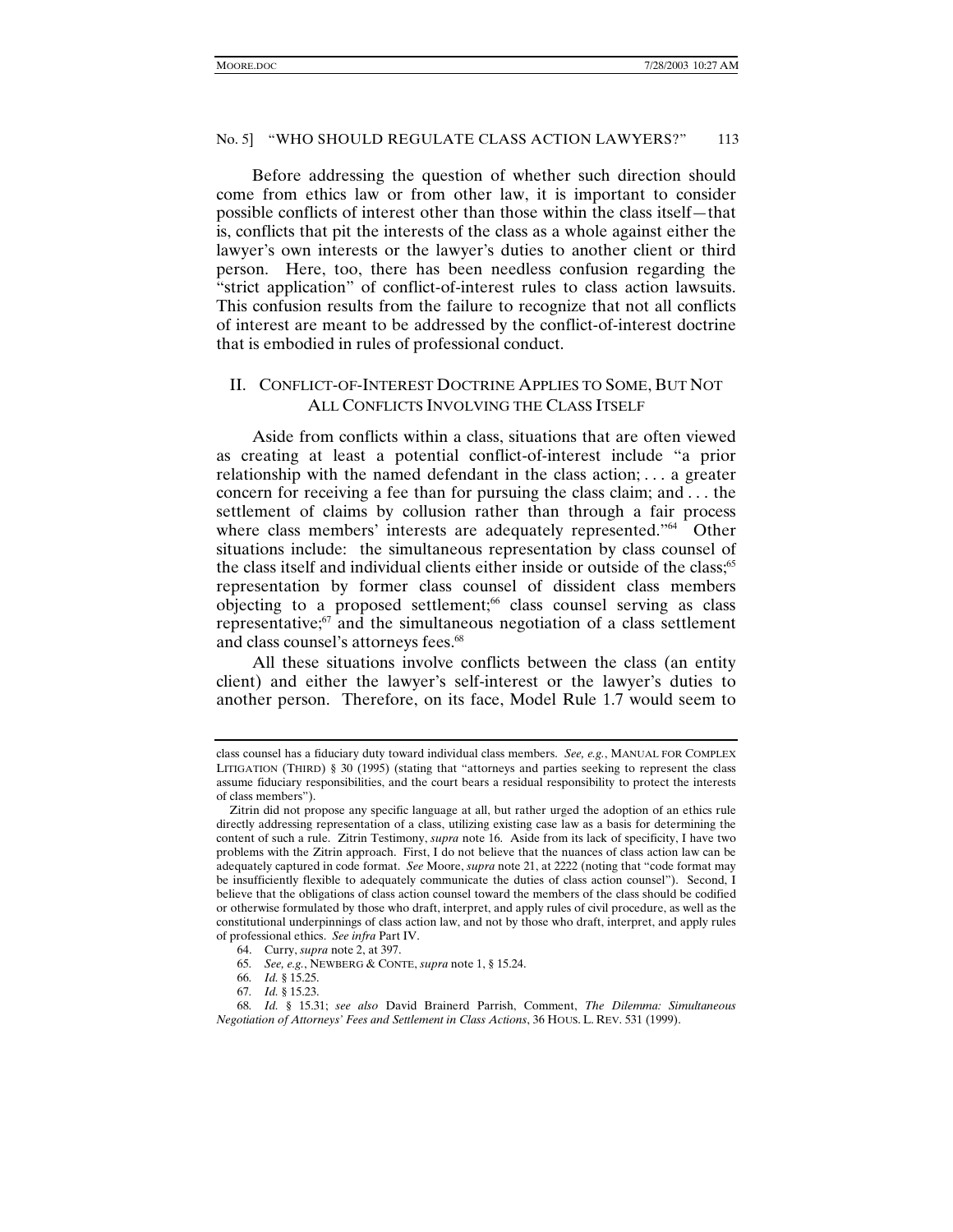apply.69 Indeed, in some of these situations, courts have reiterated the need to relax the conflict rules to accommodate class action lawsuits.<sup>70</sup> Once again, however, it will be helpful to prune away some situations in which traditional conflicts rules do not (and should not) apply, in order to better determine whether and when a strict reading of these rules poses insurmountable difficulties for class actions. Here I want to distinguish between "conflicts of interest" in the broad sense, which economists characterize as a form of agency problem, $71$  and the far narrower "conflict-of-interest doctrine," which is found in Rule 1.7 and the other conflicts rules.72

Conflicts of interest are pervasive in legal practice, and yet only some of these conflicts are regulated by traditional conflict-of-interest doctrine. For example, there is *always* conflict between the client's interest in having the lawyer devote the most time possible to the client's cause at the lowest possible price and the lawyer's interest in devoting the least possible time at the highest possible price. Yet, the types of conflicts that are inherent in establishing fees or in determining how much time to allocate to a client's cause (when the lawyer could be devoting time to another client's matter or to the lawyer's own leisure time) are not addressed by Rule 1.773 or by any other conflict-of-interest rule.74 They are typical of what economists characterize as agency problems—that is, "the misalignment of interests between agents, such as

<sup>69</sup>*. See supra* notes 17–22 and accompanying text.

 <sup>70.</sup> For example, courts have permitted former class counsel to represent dissident members of a class in opposition to the class itself, even though the conflict rules prohibit representation adverse to a former client. *See infra* Part III.

 <sup>71.</sup> Koniak & Cohen, *supra* note 45, at 186.

<sup>72</sup>*. See generally* Nancy J. Moore, *What Doctors Can Learn from Lawyers About Conflicts of Interest*, 81 B.U. L. REV. 445 (2001) (comparing doctors' and lawyers' responses to conflict of interest problems).

 <sup>73.</sup> Prior to the extensive amendments to the Model Rules in February, 2002, the Comment to Rule 1.7 did state that "a lawyer's need for income should not lead the lawyer to undertake matters that cannot be handled competently and at a reasonable fee." MODEL RULES OF PROF'L CONDUCT R. 1.7 cmt. 6 (2001). The Ethics 2000 Commission recommended that the sentence be deleted on the explicit ground that "conflicts between lawyers and prospective clients regarding fee arrangements are typically addressed not by 'conflict of interest' rules but rather by Rule 1.5, which regulates fees directly." American Bar Association, Ethics 2000 Commission, Reporter's Explanation of Changes of R. 1.7, *at* http://www.abanet.org/cpr/e2k-rule17rem.html (last visited May 10, 2003). For a further discussion of the inappropriateness of treating fee arrangements under Rule 1.7 rather than under Rule 1.5, see Nancy J. Moore, *Ethical Duties of Insurance Defense Lawyers*, 4 CONN. INS. L.J. 259, 286–90 (1997) (acknowledging the Rule 1.7 Comment but concurring with Silver's conclusion, *see infra*, that such fees should not be viewed as presenting a conflict of interest problem under Rule 1.7); Charles Silver, *Flat Fees and Staff Attorneys: Unnecessary Casualties in the Continuing Battle over the Law Governing Insurance Defense Lawyers*, 4 CONN. INS. L.J. 205 (1997) (criticizing ethics opinion declaring unethical bundled flat fees offered by insurers for representation of insureds).

<sup>74</sup>*. See* MODEL RULES OF PROF'L CONDUCT R. 1.8 (2002) ("Conflict of Interest: Current Clients: Specific Rules"); *id.* R. 1.9 (2002) ("Duties to Former Clients"); *id.* R. 1.10 (2002) ("Imputation of Conflicts of Interest: General Rule"); *id.* R. 1.11 (2002) ("Special Conflicts of Interest for Former and Current Government Officers and Employees"); *id.* R. 1.12 (2002) ("Former Judge, Arbitrator, Mediator or Other Third-Party Neutral").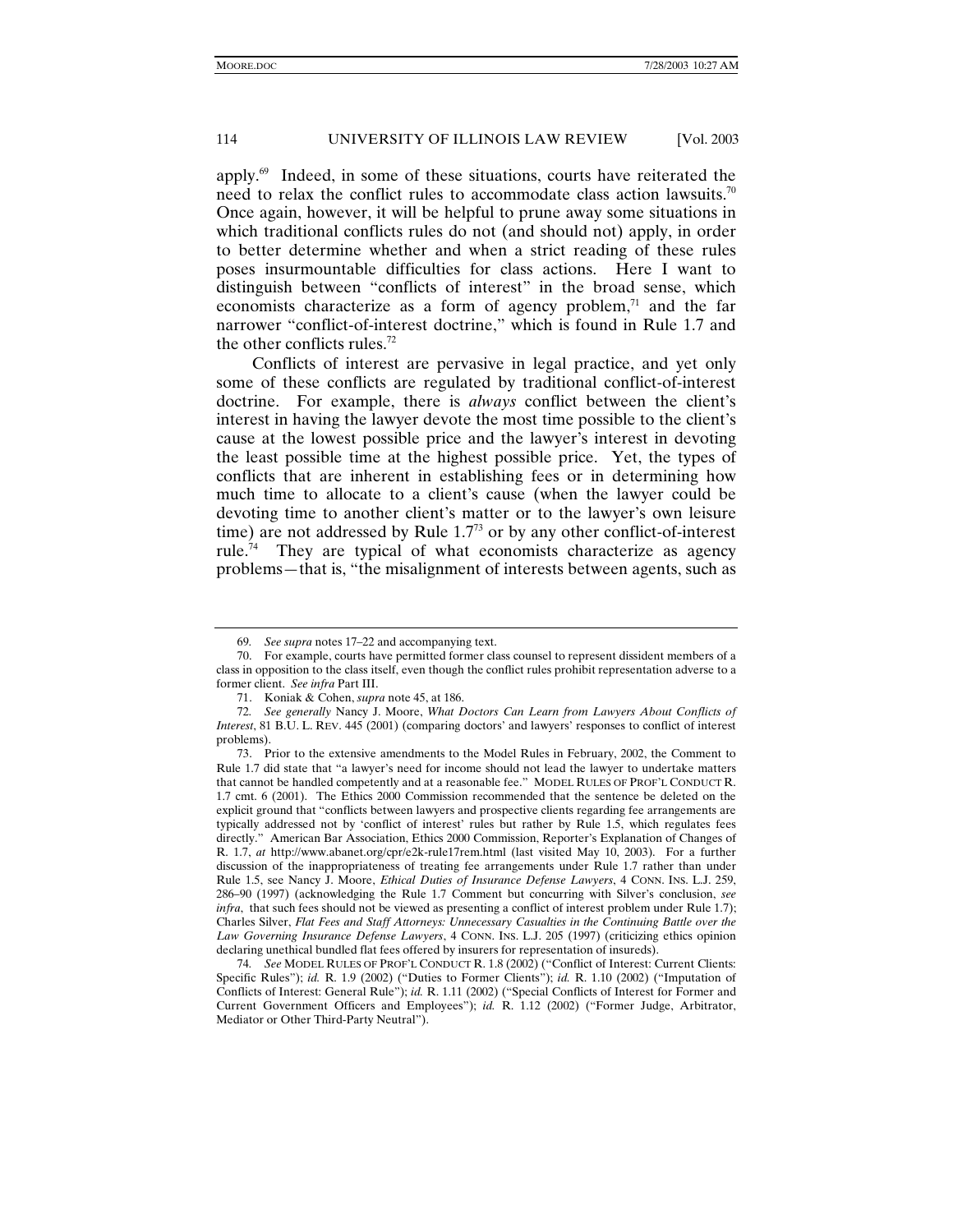lawyers, and principals, their clients  $\dots$ <sup>775</sup> These types of agency problems—the inevitable ones—permeate legal and other professional practice. How they should be regulated is much disputed, but to a large extent they are controllable only by relying on lawyers' professionalism and their willingness to exercise good judgment and self-restraint.<sup>76</sup> In any event, they are *not* regulated by conflict-of-interest rules, which prohibit the lawyer from undertaking the representation absent the informed consent of the client.<sup>77</sup>

Conflict-of-interest rules do "not purport to regulate circumstances that are common to *all* lawyers, but only circumstances that are unique to *specific* lawyers."<sup>78</sup> In other words, as I have said elsewhere,<sup>79</sup> "conflictof-interest doctrine in law does not address the largely unavoidable conflicts, but only those that can be avoided or removed, by permitting (or requiring) clients to seek out other lawyers, that is, lawyers who are not burdened with a particular conflict of interest."80 As a result, returning to the class action context, class counsel who has a unique conflict (for example, a lawyer who had a prior relationship with the defendant $^{81}$ ) is governed by conflict-of-interest doctrine, but lawyers with unavoidable conflicts (for example, conflicts arising from potentially enormous fees $82$  or simultaneous negotiation of a class settlement and class counsel's attorneys fees<sup>83</sup>) are not.

Under this view, Rule 1.7 has no direct relevance to determining the appropriate mechanism for compensating class counsel<sup>84</sup> or determining

 <sup>75.</sup> Koniak & Cohen, *supra* note 45, at 186.

<sup>76</sup>*. See* Moore, *supra* note 72, at 450–51. To the extent that lawyers' conduct can be regulated in these areas of inevitable conflict, the regulations consist of requirements that lawyers represent clients competently; with reasonable diligence and promptness; and that they charge fees that are reasonable. MODEL RULES R. 1.1, 1.3, 1.5 (2002). The structure of such regulation is fundamentally different than the structure of conflict-of-interest rules, which forbid the lawyer from undertaking the representation absent the client's informed consent. *See, e.g.*, *id.* R. 1.7 (2002).

<sup>77</sup>*. See supra* notes 73–74.

 <sup>78.</sup> Moore, *supra* note 72, at 451 (emphasis added).

<sup>79</sup>*. See generally id*.

<sup>80</sup>*. Id.* at 451.

<sup>81</sup>*. See, e.g.*, Palumbo v. Telecomms, Inc., 157 F.R.D. 129 (D.D.C. 1994).

<sup>82</sup>*. See supra* note 27.

 <sup>83.</sup> The conflict of interests is obvious, because "[e]very dollar of reasonable fees awarded serves naturally to reduce the recovery fund available to the class." NEWBERG & CONTE, *supra* note 1, § 15.31. For a review of different approaches that have been suggested to deal with this problem, see Parrish, *supra* note 68. None of these approaches relies on an analysis of the conflict under Rule 1.7.

 <sup>84.</sup> A draft of the Third Circuit Task Force on the Selection of Class Counsel reported that "fee arrangements generally may create conflicts of interest between lawyers and clients," invoking the "material limitation" definition of a conflict under Rule 1.7. THIRD CIRCUIT TASK FORCE ON THE SELECTION OF CLASS COUNSEL, DRAFT REPORT 26 & n.54 (2001). The Final Draft deleted the explicit reference to Rule 1.7 but continues to refer to conflict of interest concerns arising from the size of potential fees in class actions as creating "a material limitation on [class counsels'] responsibilities to their clients." SELECTION OF CLASS COUNSEL, *supra* note 34, at 26–27. Although the change is an improvement, it would have been even better to delete the indirect reference to Rule 1.7's material limitation conflicts. Instead, the rule should rely on the notion of conflicts between class counsel and the class regarding fee arrangements as a type of agency problem that is particularly acute in class action cases, where the ability of the client to monitor the lawyer is severely curtailed. *See supra* note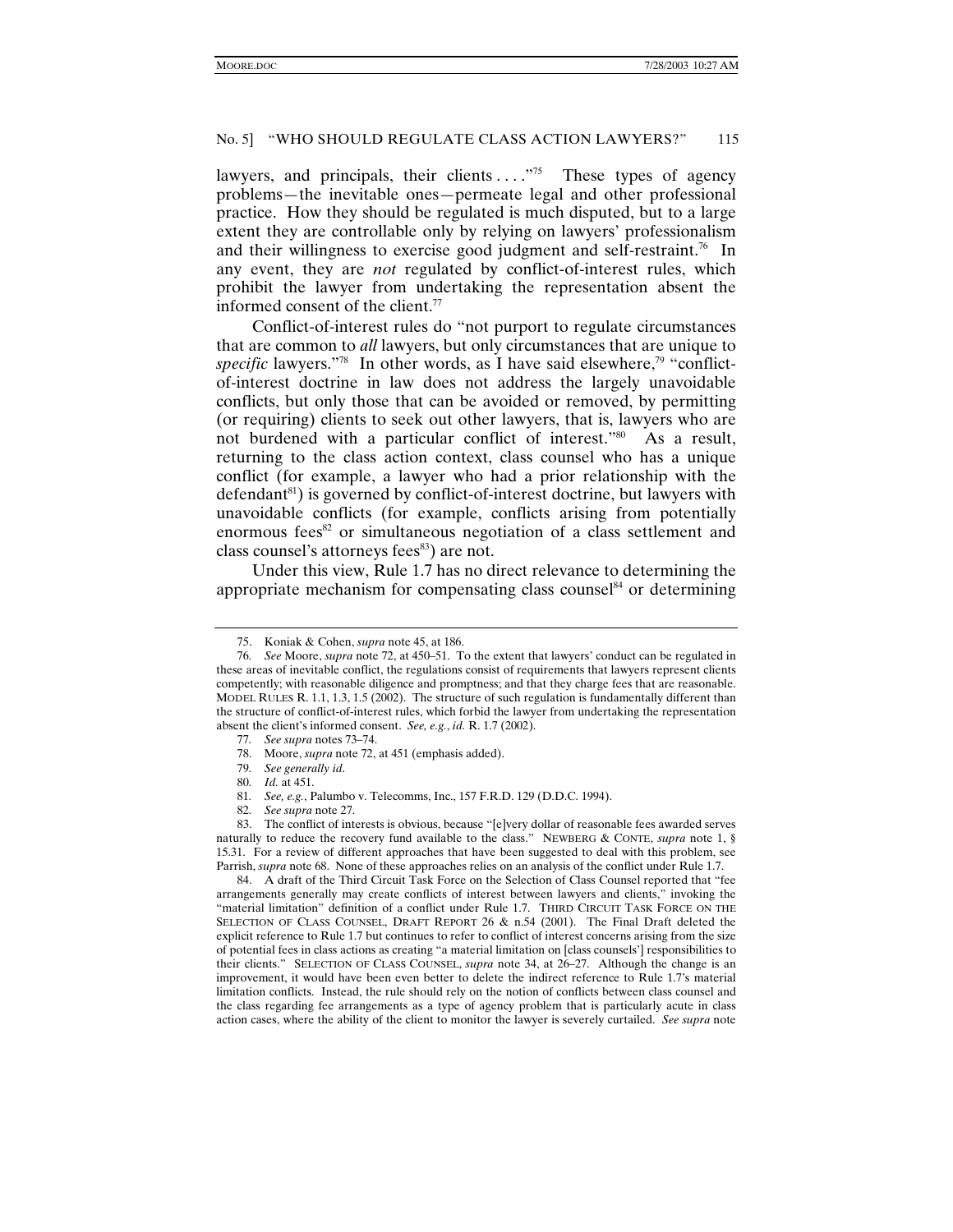whether simultaneous negotiation of a class settlement and attorneys fees should be permitted.<sup>85</sup> Of course, it is conceivable that the Model Rules *could* contain a separate class action rule directing lawyer conduct in the face of such conflicts, but the direction would proceed in an entirely different manner than the conflict-of-interest rules.<sup>86</sup> Moreover, as I will subsequently argue, it may be better that such direction come from class action law, rather than from the ethical rules themselves. $87$ 

Before leaving current conflict-of-interest doctrine, however, I want to acknowledge that there are some situations in which the doctrine *does* properly apply to lawyers handling class action lawsuits. Here I agree that the continued viability of class actions may sometimes require relaxation—or special application—of the conflicts rules, but I will further argue that this is not always the case. Indeed, it is important to consider the crucial role that traditional ethics rules play in protecting individual clients whom a class lawyer may choose to represent in addition to representing the class as a whole.<sup>88</sup>

#### III. WHEN CONFLICT-OF-INTEREST DOCTRINE *DOES* APPLY, THE VIABILITY OF CLASS ACTIONS MAY, BUT DOES NOT ALWAYS, REQUIRE RELAXATION (OR SPECIAL APPLICATION) OF THE CONFLICTS RULES

Conflicts within a class and those arising from the method of determining the lawyer's fee are not regulated by conflict-of-interest doctrine under rules of professional conduct; with respect to these types of conflicts, it is unnecessary to relax or revise the conflicts rules to permit lawyers to represent a class. But there are other types of conflicts that *do* fall within the proper purview of Model Rule 1.7 and the other conflict-of-interest rules. For example, class counsel may have had an attorney-client relationship with the defendant,<sup>89</sup> or with another person,

<sup>6</sup> and accompanying text (arguing that conflicts of interest in fee arrangements should be viewed as governed by Rule 1.5, not Rule 1.7).

<sup>85</sup>*. See supra* note 84. Similarly, under this view, modifying Rule 1.7 to cover the lawyer's duties regarding conflicts within a class does not make sense, because class members are not "clients" within the meaning of that rule. *See supra* Part I (arguing that the class should be viewed as an entity client). Moreover, such a modification would also not make sense because these conflicts are not unique to a particular lawyer. As a result, they cannot be regulated through the informed consent of the client. *See supra* note 76 and accompanying text.

<sup>86</sup>*. See supra* note 76 (distinguishing structure of conflict-of-interest rules that focus on client consent after consultation and other, more direct regulation, such as Rule 1.5(a), which requires that lawyer fees be reasonable).

<sup>87</sup>*. See infra* Part IV.

<sup>88.</sup> Although I refer here (and subsequently) to "individual" clients, I do not mean to exclude entity clients such as corporations and partnerships. I use the term "individual" to better distinguish between representation of the class itself and representation of other clients, both inside and outside the class.

<sup>89</sup>*. See, e.g.*, Curry, supra note 2, at 399–401 (discussing *Palumbo v. Tele-Communications, Inc.*, 157 F.R.D. 129 (D.D.C. 1994), where court disqualified plaintiff class counsel on ground that he had previously been a part owner and board member of one of the defendant company's affiliates); *see*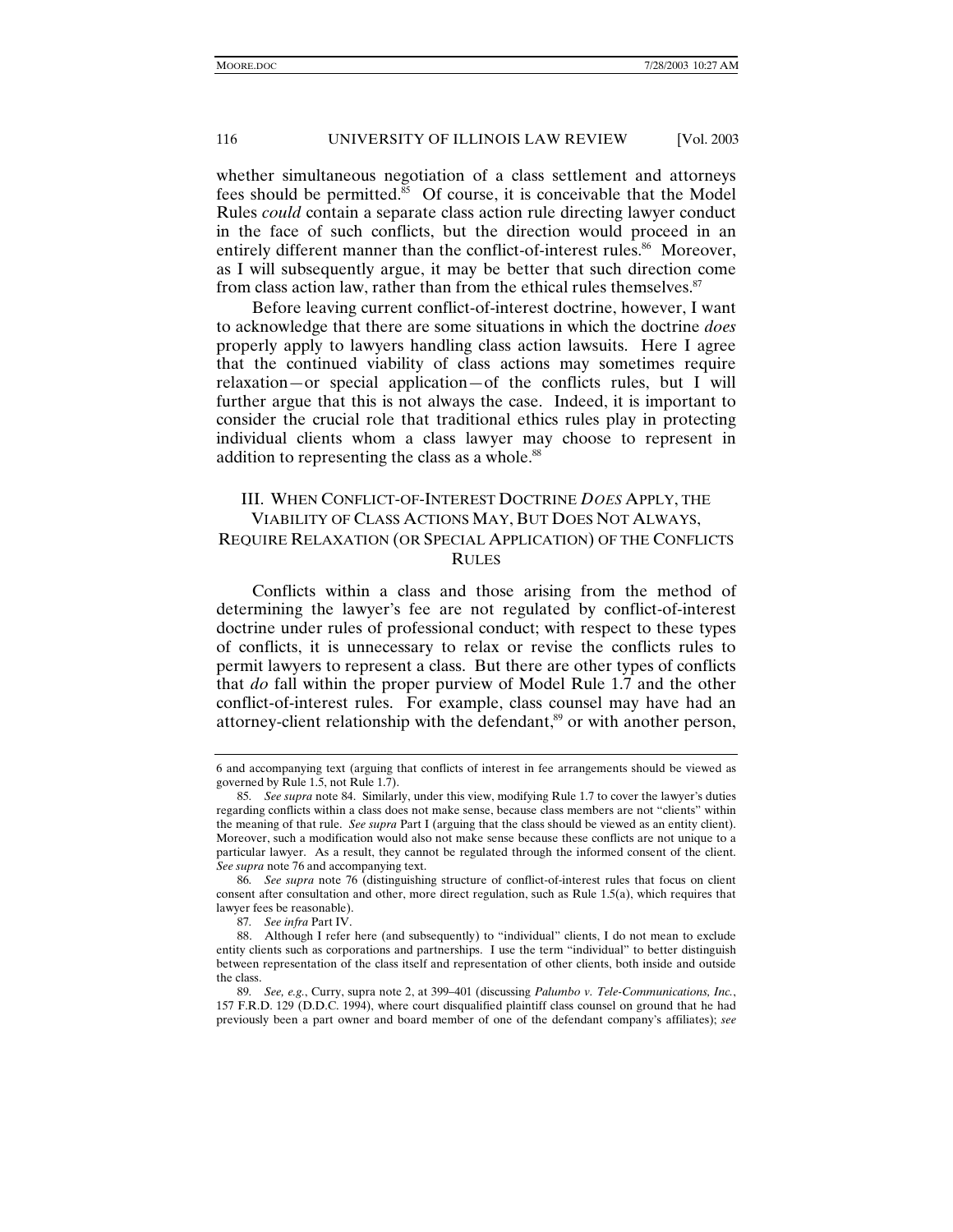perhaps a class member, who might have been named as a defendant.<sup>90</sup> Indeed, it is not uncommon for lawyers representing a class to simultaneously represent some, but not all of the individual members of the class<sup>91</sup> or to simultaneously represent the class and other clients suing the same defendant with similar<sup>92</sup> or different claims.<sup>93</sup>

Consider, for example, *In re Agent Orange*, 94 in which a plaintiff's management committee moved to disqualify counsel representing class members who opposed the proposed settlement, on the ground that the lawyers had previously served as class counsel (along with several other lawyers). One of the lawyers had participated in negotiating the proposed settlement on behalf of the class, and both had served as members of the plaintiffs' management committee.<sup>95</sup> In considering the motion to disqualify, the court noted that traditional principles in nonclass action litigation support disqualification whenever "'the former client . . . show[s] no more than that the matters embraced within the pending suit wherein his former attorney appears . . . are substantially related to the matters or cause of action where the attorney previously represented him, the former client.'"96 These principles parallel Rule 1.9 of the Model Rules, which prohibits an attorney from undertaking representation adverse to a former client in the same or a substantially related matter.<sup>97</sup>

92*. E.g.*, Georgine v. Amchem Prods., Inc., 157 F.R.D. 246 (E.D. Pa. 1994), *aff'd sub nom.* Amchen Prods., Inc. v. Windsor, 521 U.S. 591 (1997) (The class counsel represented inventories of the plaintiffs with asbestos claims who were not included in the class as defined in the proposed settlement.). For an extensive discussion of this decision, see Koniak, *supra* note 2.

*also In re* Joint E. and S. Dist. Asbestos Litig., 133 F.R.D. 425, 430 (E. & S.D.N.Y. 1990) (dictum) ("There is no question that prior representation of an adversary in a current matter might give rise to a conflict of interest, especially where the prior representation would enable counsel to disclose confidences.").

<sup>90</sup>*. See, e.g.*, Tedesco v. Mishkin, 689 F. Supp. 1327, 1338, 1340 (S.D.N.Y. 1988) (A proposed class representative who had been named as co-trustee of one of the investment trusts involved in the class action could not serve as a representative of the plaintiff class; the class counsel had to withdraw from representing that co-trustee in his individual capacity.).

<sup>91</sup>*. See, e.g.*, Parker v. Anderson, 667 F.2d 1204, 1208 (5th Cir. 1982) (The lead class counsel represented a number of the named representatives individually in this employment discrimination action; all but one dismissed him as their attorney because of objections to the proposed settlement.).

<sup>93</sup>*. E.g.*, Jackshaw Pontiac, Inc. v. Cleveland Press Publ'g Co., 102 F.R.D. 183, 190–93 (N.D. Ohio 1984) (The class counsel also represented the plaintiffs in another action against the defendants—a state court suit brought by the former, rather than the current employees; the former employees and proposed class were seeking to tap the same pool of defendant assets.). Sometimes class counsel attempt to represent two separate classes with different claims against the same defendant. *See, e.g.*, Fiandaca v. Cunningham, 827 F.2d 825, 826–31 (1st Cir. 1987) (disqualifying legal services organization from representing a class of female inmates in a gender discrimination action against the state of New Hampshire because it simultaneously represented a class of mentally retarded residents of a state school suing the state over the conditions at the school).

<sup>94</sup>*. In re* Agent Orange Prod. Liab. Litig., 800 F.2d 14 (2d Cir. 1986).

<sup>95</sup>*. Id.* at 16–17.

<sup>96</sup>*. Id.* at 17 (quoting T.C. Theatre Corp. v. Warner Bros. Pictures, 113 F. Supp. 265, 268 (S.D.N.Y. 1953)).

 <sup>97.</sup> MODEL RULES OF PROF'L CONDUCT R. 1.9(a) (2002) ("A lawyer who has formerly represented a client in a matter shall not thereafter represent another person in the same or a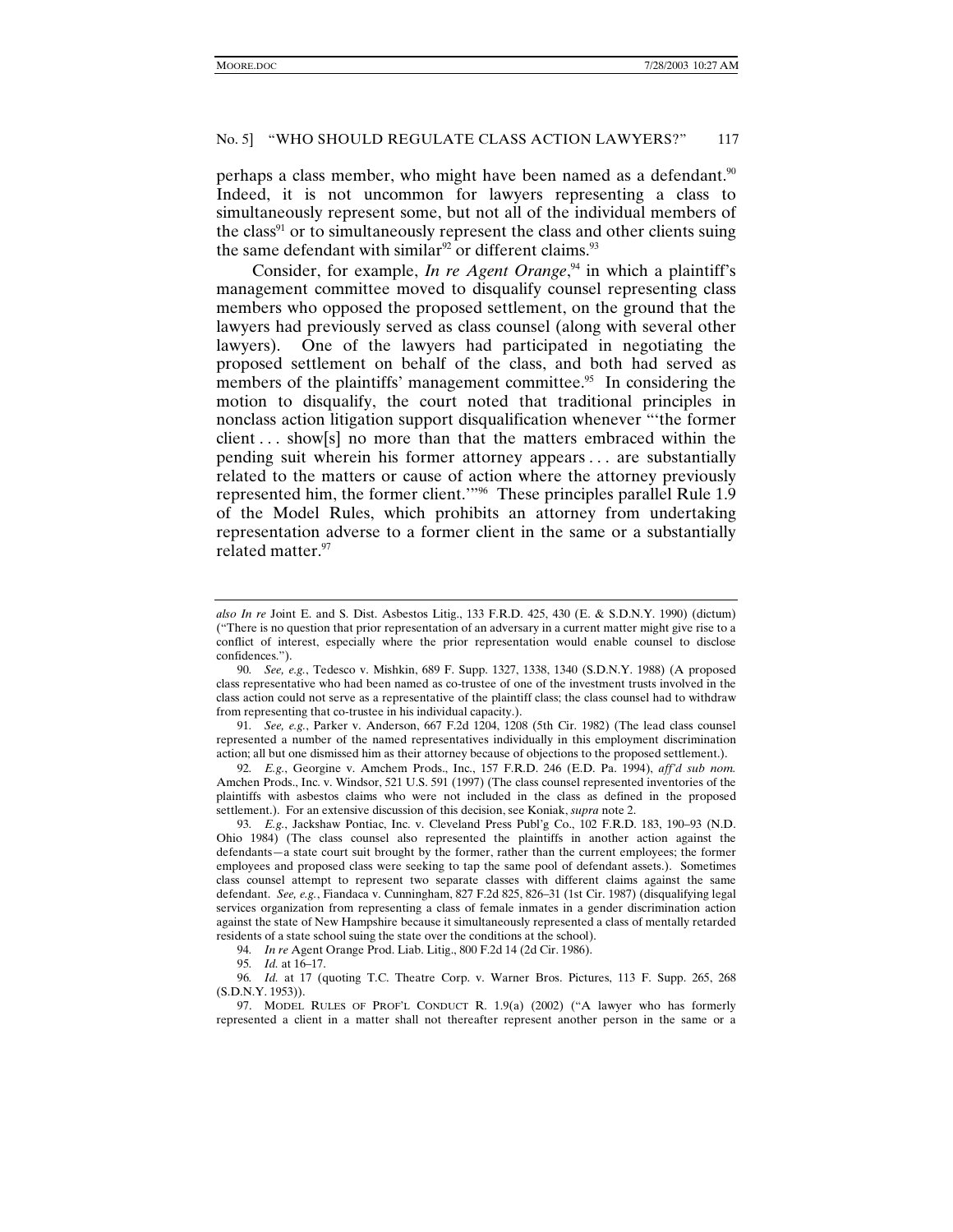Given that class counsel formerly represented the class,<sup>98</sup> it follows that under a strict reading of Rule 1.9, these lawyers would have been prohibited from representing dissident class members in an action adverse to the class. Moreover, outside the class action context, these lawyers would normally have been disqualified from continuing the representation.99 Nevertheless, the *Agent Orange* court did not grant the motion to disqualify, invoking Judge Adams's concurring opinion in *In re Corn Derivatives Antitrust Litigation*, 100 in which he noted that "although automatic disqualification might 'promote the salutary ends of confidentiality and loyalty, it would have a serious adverse effect on class actions.'"101 This is so because "the class action may be the only practical means of vindicating [the] rights [of many individuals with small claims]" and "[i]n such class actions, often only the attorneys who have represented the class, rather than any of the class members themselves, have substantial familiarity with the prior proceedings, the fruits of

100. 748 F.2d 157, 162 (3d Cir. 1984).

101*. Agent Orange*, 800 F.2d at 18.

substantially related matter in which that person's interests are materially adverse to the interests of the former client unless the former client gives informed consent, confirmed in writing.").

 <sup>98.</sup> It is not entirely clear from the opinion whether the court viewed class counsel as having formerly represented the class as an entity or its individual members. There is certainly some language suggesting that the court believed there was an attorney-client relationship between counsel and each of the members of the class. *See Agent Orange*, 800 F.2d at 18 (stating that by taking a position favoring one faction of the class, the attorney is "opposing the interests of some of his former clients in the very matter in which he has represented them"). Under the entity view of class representation, class counsel seeking to represent dissident class members attacking a settlement approved by the court might argue that he is not actually *opposing* his former client—the class—but rather is seeking to advance a different view of what action is in the best interests of the class. The situation is analogous to a lawyer for a corporation who attempts to represent the plaintiffs in a shareholder derivative action brought against corporate officers and directors to recover damages to the corporation itself. There, the corporation remains a nominal defendant in the action, and if the representation involves the same or a substantially related matter in which the lawyer had previously represented the corporation, I am confident that the representation would be viewed as a violation of Rule 1.9. *Cf*. Goldstein v. Lees, 120 Cal. Rptr. 253, 257–59 (Cal. Ct. App. 1975) (holding that it was improper for a former in-house counsel to a corporation to represent minority shareholder and director in a proxy fight designed to gain control of the same corporation). On the other hand, continued representation of the class itself, in opposition to the dissident class members, would not violate Rule 1.9. *See infra* note 99.

<sup>99</sup>*. See supra* note 97 and accompanying text. The court also indicated that it thought traditional rules would warrant disqualification of counsel who *continues* to represent the class, in opposition to dissident class members challenging the settlement, because the lawyer, like former class counsel in *Agent Orange*, "would be opposing the interests of some of his former clients in the very matter in which he has represented them." *Agent Orange*, 800 F.2d at 18. I disagree with this conclusion, however, and therefore believe that the two situations are distinguishable. A lawyer for a class does *not* represent individual class members; rather, she represents the class as a whole, i.e., as an entity. *See supra* Part I. Accordingly, dissident class members are not former clients under Rule 1.9, just as current class members are not clients under Rule 1.7. Continuing with the analogy to a shareholder's derivative action, it is commonly held that corporate counsel may be entitled to represent the corporation in an action brought by a dissident shareholder. *See, e.g.*, RESTATEMENT (THIRD) OF THE LAW GOVERNING LAWYERS § 131 cmt. g (2000) ("[I]f ... disinterested directors conclude that no basis exists for the claim that the defending officers and directors have acted against the interests of the organization, the lawyer may, with the effective consent of all clients, represent both the organization and the officers and directors in defending the suit.").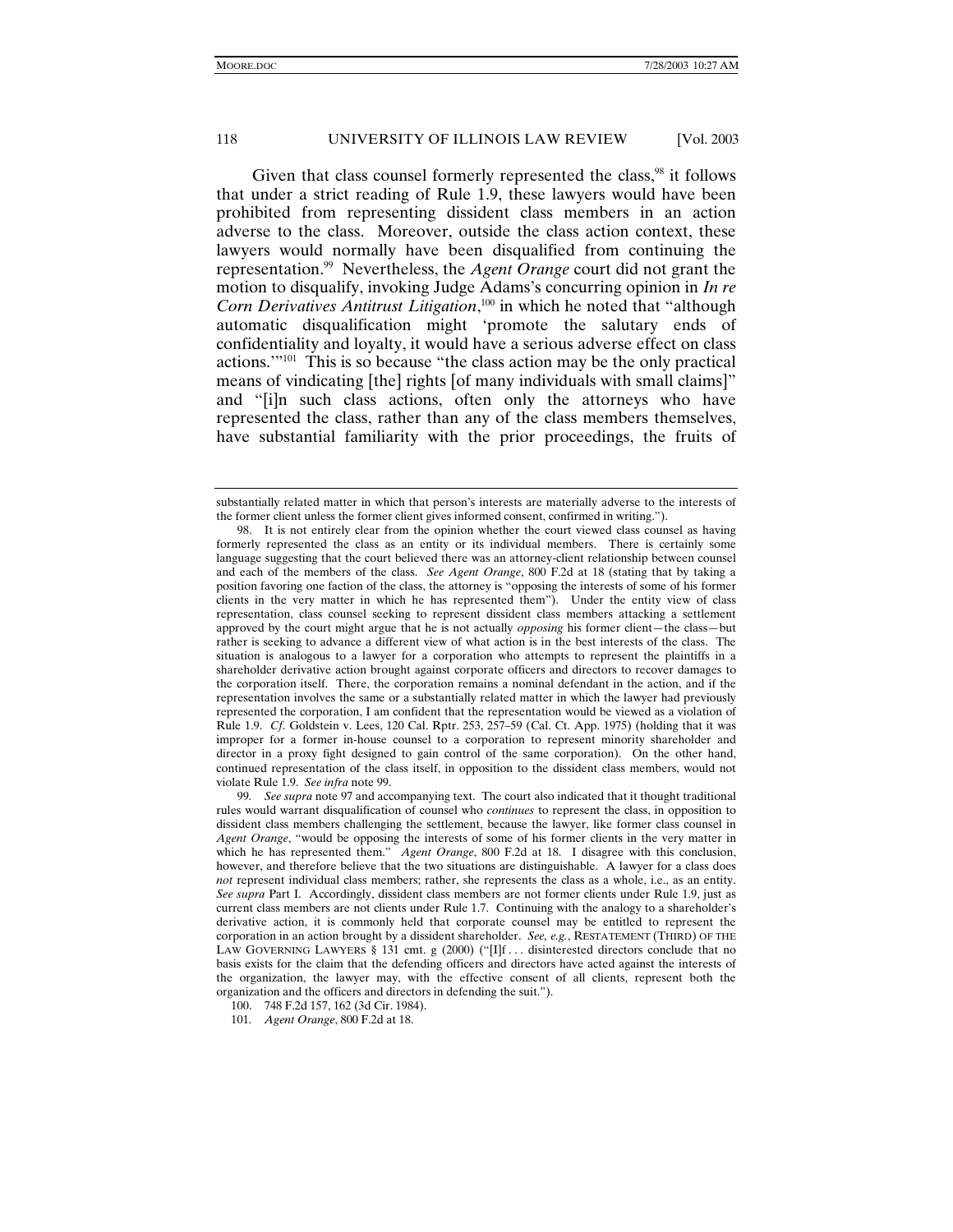discovery, the actual potential of the litigation."102 Thus, the *Agent Orange* court held:

A motion to disqualify an attorney who has represented the entire class and who has thereafter been retained by a faction of the class to represent its interest in opposition to a proposed settlement of the action cannot be automatically granted. Rather, there must be a balancing of the interests of the various groups of class members and of the interest of the public and the court in achieving a just and expeditious resolution of the dispute.<sup>103</sup>

Finding no allegations that actual prejudice would result if the lawyers were not disqualified, the court denied the motion.<sup>104</sup>

A similar result was reached in *Tedesco v. Mishkin*, 105 although there the court did not expressly confront the implications of the ethics rules. In *Tedesco*, investors involved in various enterprises organized and controlled by the defendants filed a class action lawsuit alleging fraud and racketeering in connection with the investments.<sup>106</sup> After certification of the class, defendants moved to remove certain named plaintiffs and to disqualify plaintiffs' counsel.<sup>107</sup> The court granted the motion to remove one of the plaintiffs as a named representative on the ground that he was for a time a co-trustee of one of the investment funds and thus might be liable to the class if the class prevailed at trial.<sup>108</sup> But the court refused to disqualify the lawyer for the class, even though he simultaneously represented the co-trustee on an individual basis.<sup>109</sup> The court acknowledged that there was a potential conflict of interest between the class and the co-trustee, which is why he had been removed as a class representative.110 As a remedy, however, the court did not direct that his lawyer be removed as class counsel, but rather that class counsel be directed to withdraw from representing the co-trustee in his individual capacity.<sup>111</sup> In refusing to disqualify class counsel, the court relied both on the practical difficulties of "[s]ecuring new counsel for the class at this point of the litigation" and the court's ongoing role in monitoring and protecting the interests of the class.<sup>112</sup>

<sup>102</sup>*. Id.* at 18–19; *see also In re Corn Derivatives*, 748 F.2d at 164 (Adams, J., concurring) ("[A] rule requiring automatic disqualification may well penalize dissent, and thereby deprive the court of the important assistance which objecting class members render by challenging the fairness of a class action settlement.").

<sup>103</sup>*. Agent Orange*, 800 F.2d at 19; *see also* Lazy Oil Co. v. Witco Corp., 166 F.3d 581, 588–90 (3d Cir. 1999) (citing and quoting both *Agent Orange* and Judge Adams's concurring opinion in *Corn Derivatives*).

<sup>104</sup>*. Agent Orange*, 800 F.2d at 19–20.

 <sup>105. 689</sup> F. Supp. 1327 (S.D.N.Y. 1988).

<sup>106</sup>*. Id*. at 1330.

<sup>107</sup>*. Id*.

<sup>108</sup>*. Id.* at 1336–37.

<sup>109</sup>*. Id*. at 1339–40.

<sup>110</sup>*. Id.* at 1340.

<sup>111</sup>*. Id*.

<sup>112</sup>*. Id.* According to the court: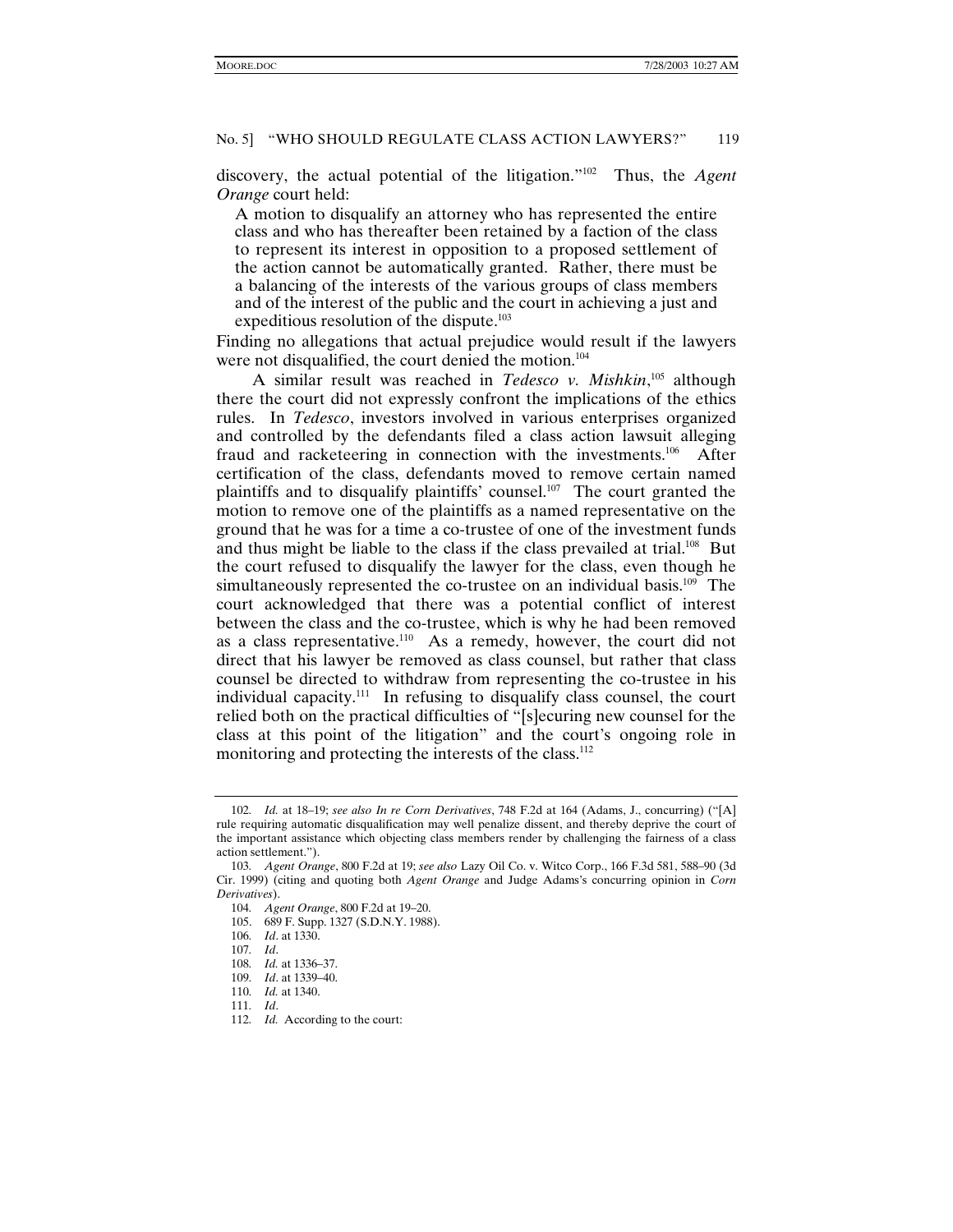In each of these two cases, the court refused to disqualify class counsel because of what it perceived as special considerations applying to class action lawsuits. Both decisions can be defended; however, the fact that they are justified does not *necessarily* mean that the ethical rules should be modified to reflect their rulings. After all, even in civil litigation outside of the class action context, the standards for disqualification and discipline are not always the same.113 But the two cases are distinguishable and, as such, illustrate the complex relationship between ethics law and other law.

For example, it makes no sense to view the result in *Agent Orange* as a product of differing ethical standards for disqualification and disciplinary purposes. If the particular needs of class litigation are such that class counsel must be free to switch from representing the class to representing dissident class members opposing a settlement, as *Agent Orange* suggests,<sup>114</sup> then class counsel should not be subject to discipline for doing so. In *Tedesco*, however, the lawyer, it can be argued, *should* have been subject to disciplinary action for violating Model Rule 1.7 when he agreed to simultaneously represent both the co-trustee and the class—that is, if he failed to adequately inform the co-trustee of the risks involved in the simultaneous representation of the co-trustee and the class of which he was a member.<sup>115</sup> After all, the co-trustee was free to retain separate counsel, and insisting that he be permitted to do so at the outset would not have endangered the viability or the efficacy of the class action device.<sup>116</sup>

*Id.* at 73.

Plaintiffs' counsel are experienced in the prosecution of the securities and other fraud class actions and have a record of successful results in such actions. The court has carefully monitored plaintiffs' attorneys through the course of this action. Plaintiffs' counsel competently presented evidence in a five day civil contempt hearing against Mishkin. In addition, they have periodically submitted to the court comprehensive reports on the progress of discovery. The interests of the class would be well served by continued representation by plaintiffs' counsel.

*Id.*

<sup>113</sup>*. See, e.g.*, Bruce A. Green, *Conflicts of Interest in Litigation: The Judicial Role*, 65 FORDHAM L. REV. 71, 73 (1996)

<sup>[</sup>D]isqualification should not be a *per se* remedy for a violation of a conflict rule, . . . on the contrary, the court's determination should not be based on the conflicts rule at all. The conflict rules, which are designed to apply to a lawyer's decision at the outset of the representation, would be overly restrictive if applied by courts in the disqualification setting after the representation is under way.

<sup>114</sup>*. See supra* note 8 and accompanying text.

<sup>115</sup>*. See supra* note 73 and accompanying text (noting that having a conflict under Rule 1.7, representation is impermissible unless the clients give informed consent and the conflict is determined to be consentable).

 <sup>116.</sup> It is unclear from the opinion whether the lawyer had already decided to pursue a class action lawsuit at the time the co-trustee became a client. It does not matter, however. If the lawyer already represented a putative class, then a conflict of interest arose under Rule 1.7, which required the co-trustee to be fully informed prior to agreeing to be represented by class counsel. If the lawyer had not yet decided to pursue a class action lawsuit, then he was obligated to consult with his cotrustee client regarding both the advantages and disadvantages of bringing the lawsuit as a class action (thus implicating Rules 1.2 and 1.4) and the conflicts of interest inherent in taking on the class as an additional client (thus implicating Rule 1.7). *See supra* text accompanying notes 105–112; *see also infra* notes 136–37 and accompanying text.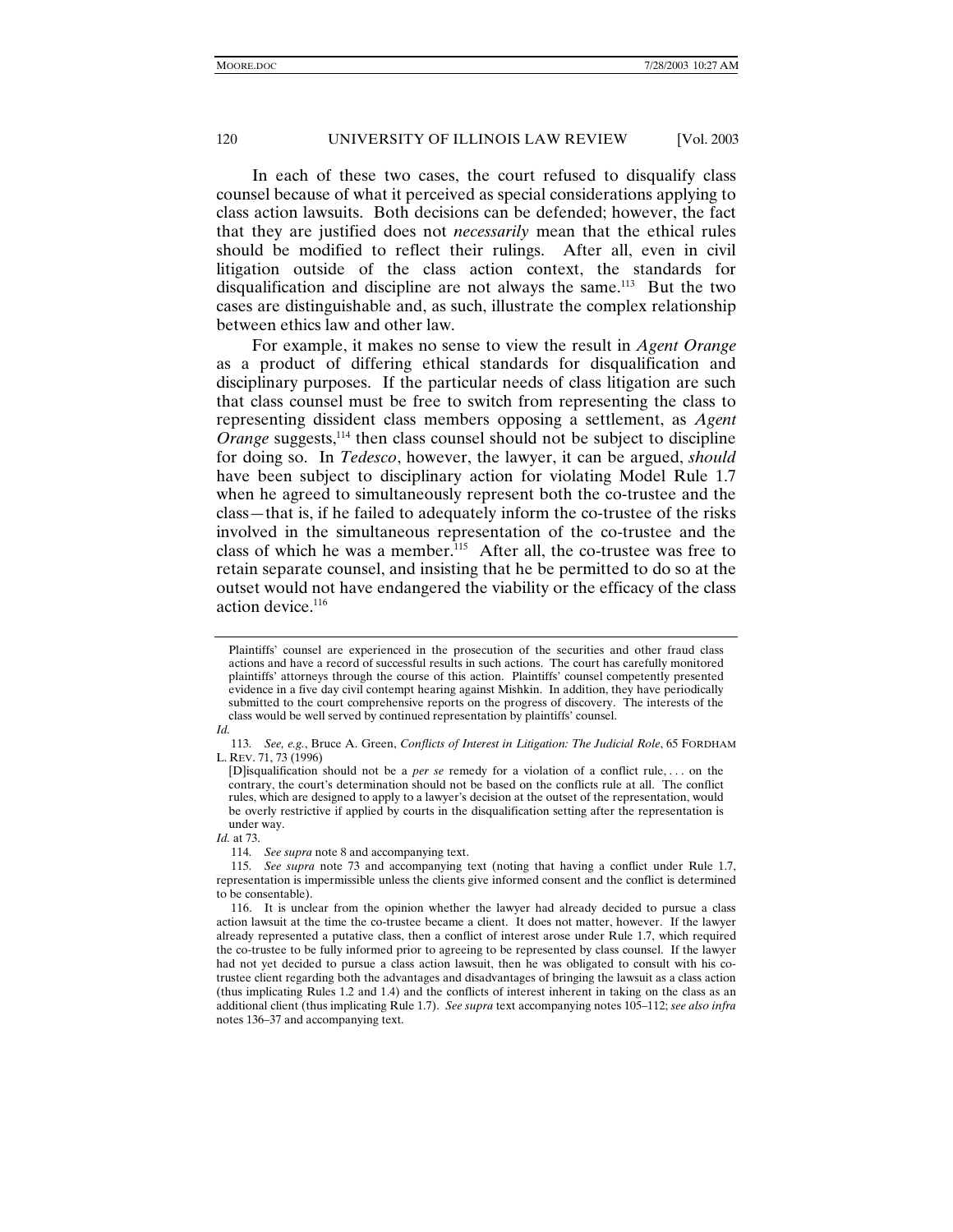There is an important lesson here for class counsel with regard to their relationships with individual class members. For example, it is critically important to determine which, if any, of those class members are or will be individual clients of the lawyer. In cases involving such trivial amounts of money that it makes no sense to bring the action except as a class action, $117$  the lawyer is unlikely to want to represent any of the class members individually, including the named representatives. Because these individuals may be confused about the lawyer's role, however, Model Rule 4.3 requires the lawyer to make reasonable efforts to correct any misunderstanding.118 Such efforts should include a clear statement that the lawyer will represent the class as a whole, not any individual member, as well as an explanation of the role of both the lawyer and the individual members at various stages of the proceedings.

In other situations—for example, mass torts and employment discrimination—individuals often come to the lawyer with claims sufficiently large to warrant traditional litigation.<sup>119</sup> Here, the lawyer might form an attorney-client relationship with one or more individuals before any decision is made to pursue the claims in a class action lawsuit. Putting aside the lawyer's obligations to the putative class, the lawyer has clear obligations to her existing clients. First, she must consider whether pursuing the litigation as a class action is in the best interests of the individual clients.<sup>120</sup> If not, then the lawyer may not recommend such action merely because it would benefit other individuals (or the lawyer herself).<sup>121</sup> The second obligation is to consult with the clients to determine whether they agree to participate in a class action.<sup>122</sup> The consultation should include a full description of the extent to which the clients will be relinquishing control of the litigation once the class

 <sup>117.</sup> These cases are sometimes referred to as "small claim" class actions. *See, e.g.*, Shapiro, *supra* note 43, at 923–24.

 <sup>118.</sup> MODEL RULES OF PROF'L CONDUCT R. 4.3 (2002)

In dealing on behalf of a client with a person who is not represented by counsel, a lawyer shall not state or imply that the lawyer is disinterested. When the lawyer knows or reasonably should know that the unrepresented person misunderstands the lawyer's role in the matter, the lawyer shall make reasonable efforts to correct the misunderstanding . . . .

 <sup>119.</sup> Such cases are sometimes deemed inappropriate for class action treatment at all. *See, e.g.*, Shapiro, *supra* note 43, at 926–27.

 <sup>120.</sup> A client's interests might include not only the recovery of monetary damages, but also the correction of an injustice on a class-wide basis.

<sup>121</sup>*. Cf.* Koniak, *supra* note 2, at 1137–39 (discussing client who retained law firm to bring an action for an asbestos-related illness who was asked to be a class representative, even though her individual action could have been settled as one of many "present inventory" cases that were apparently settled on a basis more favorable than the proposed class settlement).

<sup>122</sup>*. See* MODEL RULES R. 1.4(b) (2002) ("A lawyer shall explain a matter to the extent reasonably necessary to permit the client to make informed decisions regarding the representation."). The decision whether to bring an individual action or a class action should be viewed as an "objective" of the representation, as to which agreement by the client, and not merely consultation, is required. *See id.* R. 1.2(a) (2002) ("A lawyer shall abide by a client's decisions concerning the objectives of the representation . . . ."); c*f.* Koniak, *supra* note 2, at 1139–41 (suggesting that a client who retained lawyer to bring individual lawsuit agreed to be a class representative because she thought that was the only way to get money from the defendants).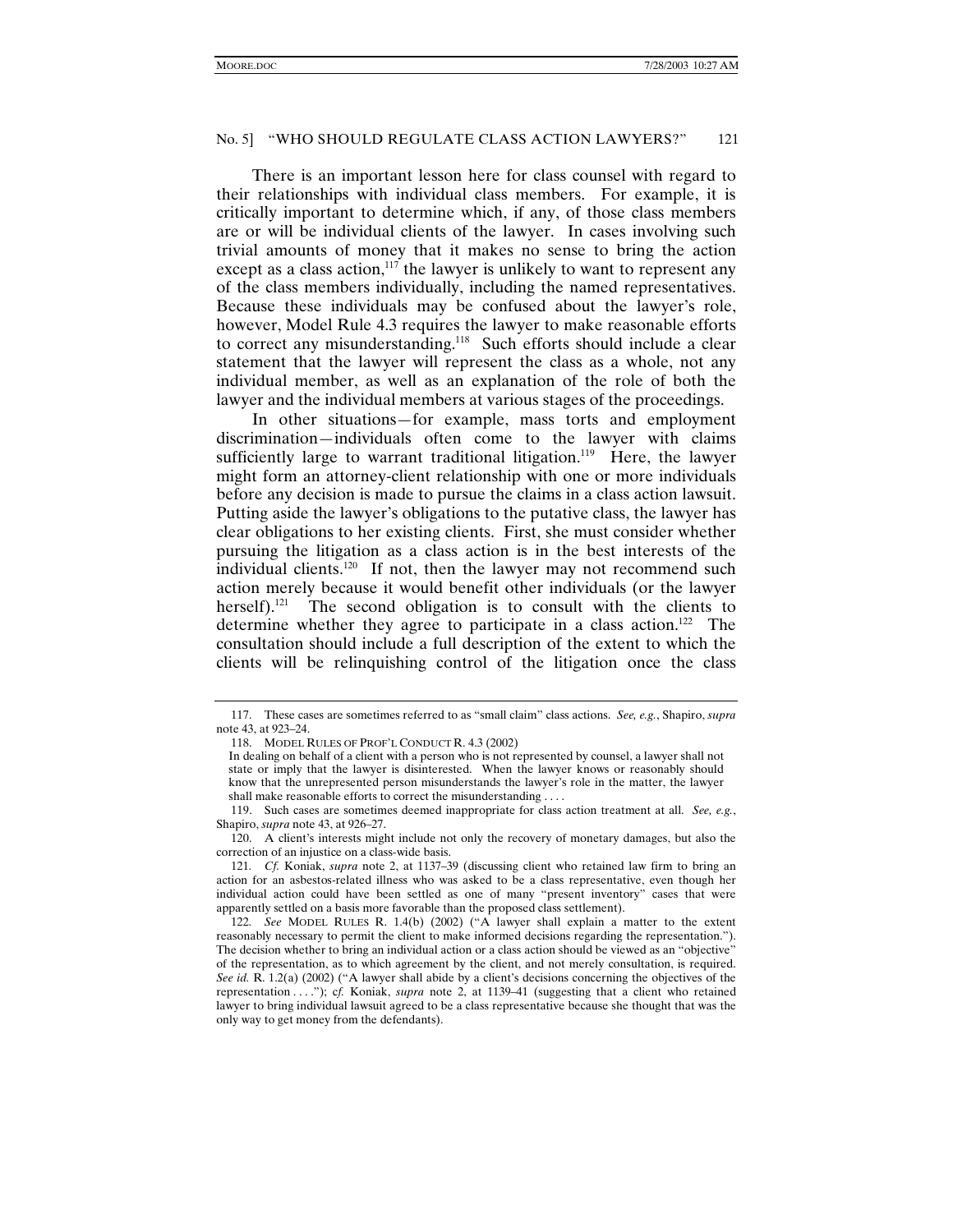complaint is filed.<sup>123</sup> Finally, the lawyer must avoid the impermissible representation of conflicting interests by informing existing clients of the risks of the lawyer taking on the class as an additional client and obtaining the clients' informed consent to the conflict.124

#### IV. PROTECTING THE CLASS AGAINST CONFLICTS ARISING FROM THE LAWYER'S DUTIES TO OTHERS (AND CONFLICTS WITHIN THE CLASS ITSELF)

In *Tedesco*, the lawyer's simultaneous representation of the class itself and an individual class member who could have been sued as a defendant created an obvious conflict of interest affecting the representation of the individual member-client.125 In the previous part, I argued that this conflict should have been resolved under a straightforward application of Model Rule 1.7.<sup>126</sup> In this part, I will consider the application of Rule 1.7 to the same conflict *as it affects the representation of the class*. The situation is analogous to one of several conflicts in *Georgine v. Amchem Products, Inc.*,<sup>127</sup> in which class counsel represented a large "inventory" of "present claimants" with claims similar to those of the putative "futures class" members but who were not included in the class itself.128 When a negotiated settlement of the futures class claims was presented for court approval (on the same day the complaint was filed), a group of objectors argued the inadequacy of class counsel on the ground that the simultaneous representation of present and future claimants constituted an impermissible conflict of interest.129 Two professors of legal ethics testified that such concurrent representation constituted an impermissible conflict under Rule  $1.7$ ,<sup>130</sup>

<sup>123</sup>*. See supra* note 46 (discussing that class counsel can recommend a settlement over the objection of the named representatives).

<sup>124</sup>*. See supra* notes 29–31 and accompanying text (discussing Rule 1.7).

<sup>125</sup>*. See supra* text accompanying notes 105–112.

<sup>126</sup>*. See supra* notes 115–16 and accompanying text.

 <sup>127. 157</sup> F.R.D. 246 (E.D. Pa. 1994), *vacated*, 83 F.3d 610 (3d Cir. 1996), *cert. granted sub nom.* Amchen Prods., Inc. v. Windsor, 519 U.S. 957 (1996), *and aff'd*, 521 U.S. 591 (1997).

<sup>128</sup>*. Id*. at 294–96. As Susan Koniak has argued, the terminology used by the court may be misleading, because there were members of the class who had already suffered harm and were arguably indistinguishable from the inventory clients who received settlements outside the class itself. *See* Koniak, *supra* note 2, at 1137–51 (arguing that named plaintiffs could have been included in inventory settlements but were kept out in order to serve as class representatives); *see also* Carrie Menkel-Meadow, *supra* note 2, at 1190 & n.131 (like Koniak, adopting nomenclature of "present clients" and "future claimants" to more accurately describe the facts in *Georgine*). Nevertheless, this is the terminology used by the court and I believe it is sufficiently clear for my purposes.

<sup>129</sup>*. Georgine*, 157 F.R.D. at 294–305.

<sup>130</sup>*. Id.* at 296–97 (discussing testimony of Professor Roger Cramton of Cornell Law School); *id*. at 302–03 (discussing testimony of Professor Susan P. Koniak of Boston University School of Law).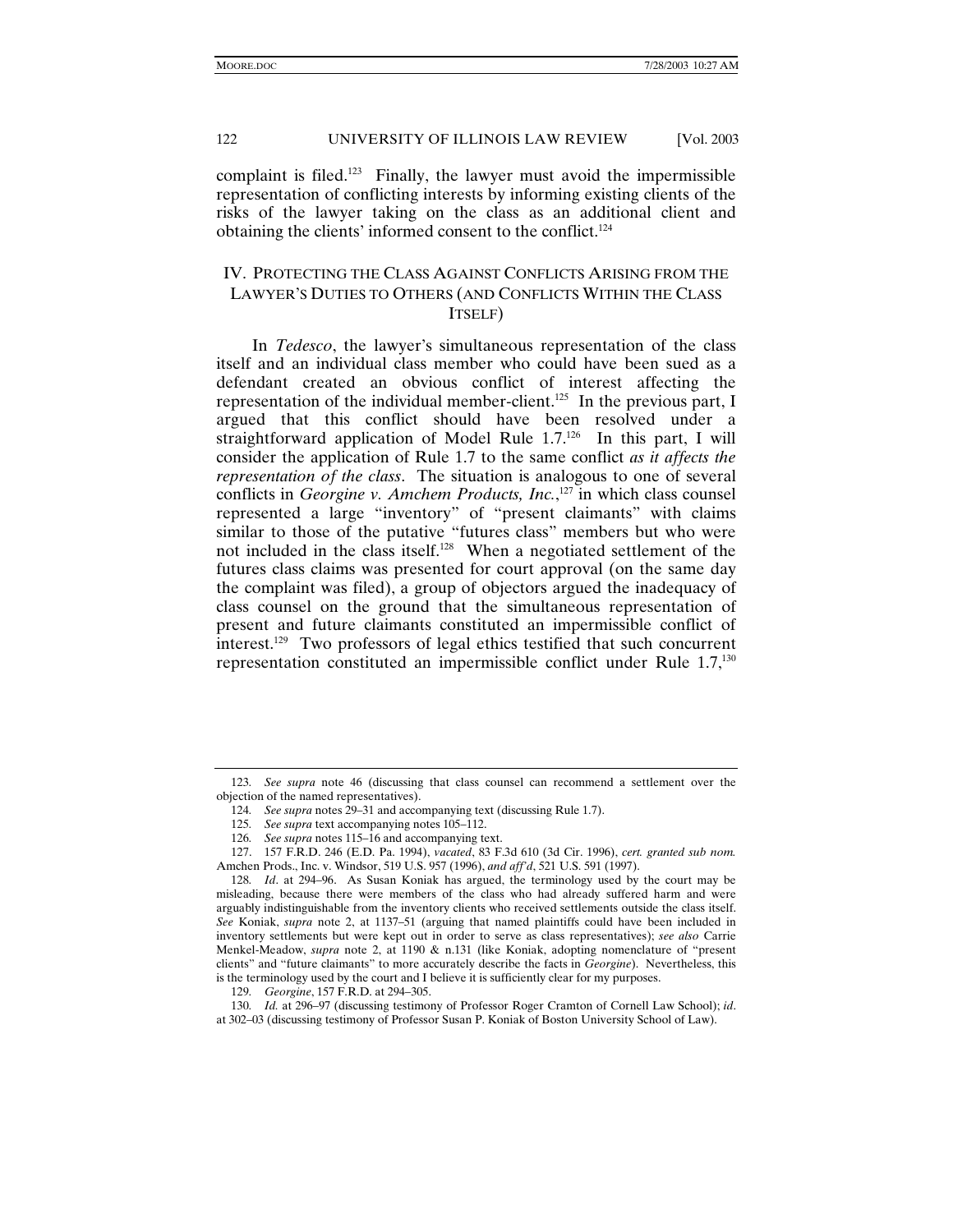while two other professors testified that class counsel did not have an impermissible conflict.131

Under a straightforward analysis of Rule 1.7, I agree that the dual representation created at least a potentially impermissible conflict of interest. From the outset, the risks to the class should have been clear. First, the defendants were reluctant to negotiate with the present claimants until there was at least some assurance that the futures claims would be resolved,<sup>132</sup> creating an incentive for class counsel to sacrifice the interests of the class in order to settle the matter quickly. In addition, the less money the lawyers demanded for the class, the more money there would be available for the present claimants; $133$  given that class counsel would almost certainly receive a greater percentage of the amounts recovered under their individual fee agreements with the present claimants than they would from the recovery for the class, they had every reason to favor the present claimants over the futures class.<sup>134</sup> Certainly, any lawyer who simultaneously represented just one present claimant and one future claimant would have had a potentially impermissible conflict under Rule 1.7.135

Of course, when lawyers represent individual claimants, potentially impermissible conflicts are typically curable with the informed consent of each client.<sup>136</sup> Similarly, most entity clients can also consent to a conflict through whatever decisional mechanism is available under the law

<sup>131</sup>*. Id.* at 297–99 (discussing testimony of Professor Geoffrey Hazard of Yale Law School, then the University of Pennsylvania Law School, and Professor John P. Freeman of the University of South Carolina Scool of Law).

<sup>132</sup>*. Id.* at 294 ("In general . . . CCR determined to continue to make inventory settlements only if it could obtain some kind of protection for the future.").

 <sup>133.</sup> The reverse is also true: the more money the lawyers demanded for the class, the less money there would be available for the present claimants. This aspect of the conflict is one that should have been fully disclosed to the present claimants, whom I have argued deserved the full benefit of a rigorous application of Rule 1.7. *See supra* notes 115–16 and accompanying text (raising this concern).

I am not arguing that the representation of multiple claimants against a single defendant *always* presents a conflict of interest under Rule 1.7(b). If the claims are dissimilar and there is no reason to believe that the settlement value of one will affect the settlement value of another, then arguably there is no conflict. Here, however, there is no question that the defendant viewed the inventory settlements and future class settlement as significantly linked. *See supra* note 132 and accompanying text.

<sup>134</sup>*. See, e.g.*, Jill E. Fisch, *Lawyers on the Auction Block: Evaluating the Selection of Class Counsel by Auction*, 102 COLUM. L. REV. 650, 661 & n.57 (2002) (comparing typical "benchmark" of 25% in class action fee awards, with the "standard 'voluntary' contingency fee of 33% to 40%"; citing 1996 study finding that median rates of recovery ranged in class actions ranged from 2.7% to 3.0%). It is possible that even with a lower percentage award, the overall size of the legal fees likely to be awarded under a settlement of the futures class would be higher than the total legal fees earned in the settlement of the individuals' claims. If so, then class counsel might have been tempted to sacrifice the interests of some or all of the present claimants in favor of the futures class. This is a risk that should be considered in determining the propriety of the representation of the present claimants under Rule 1.7. *See supra* note 133.

 <sup>135.</sup> Again, I do not want to argue that representing multiple claimants against a single defendant *always* presents a conflict of interests under Rule 1.7(b). *See supra* note 134. Here, however, where every settlement was likely to become a precedent for future settlements, the defendants were necessarily prone to viewing present and future claimants as presenting competing claims.

<sup>136</sup>*. See supra* note 115 and accompanying text.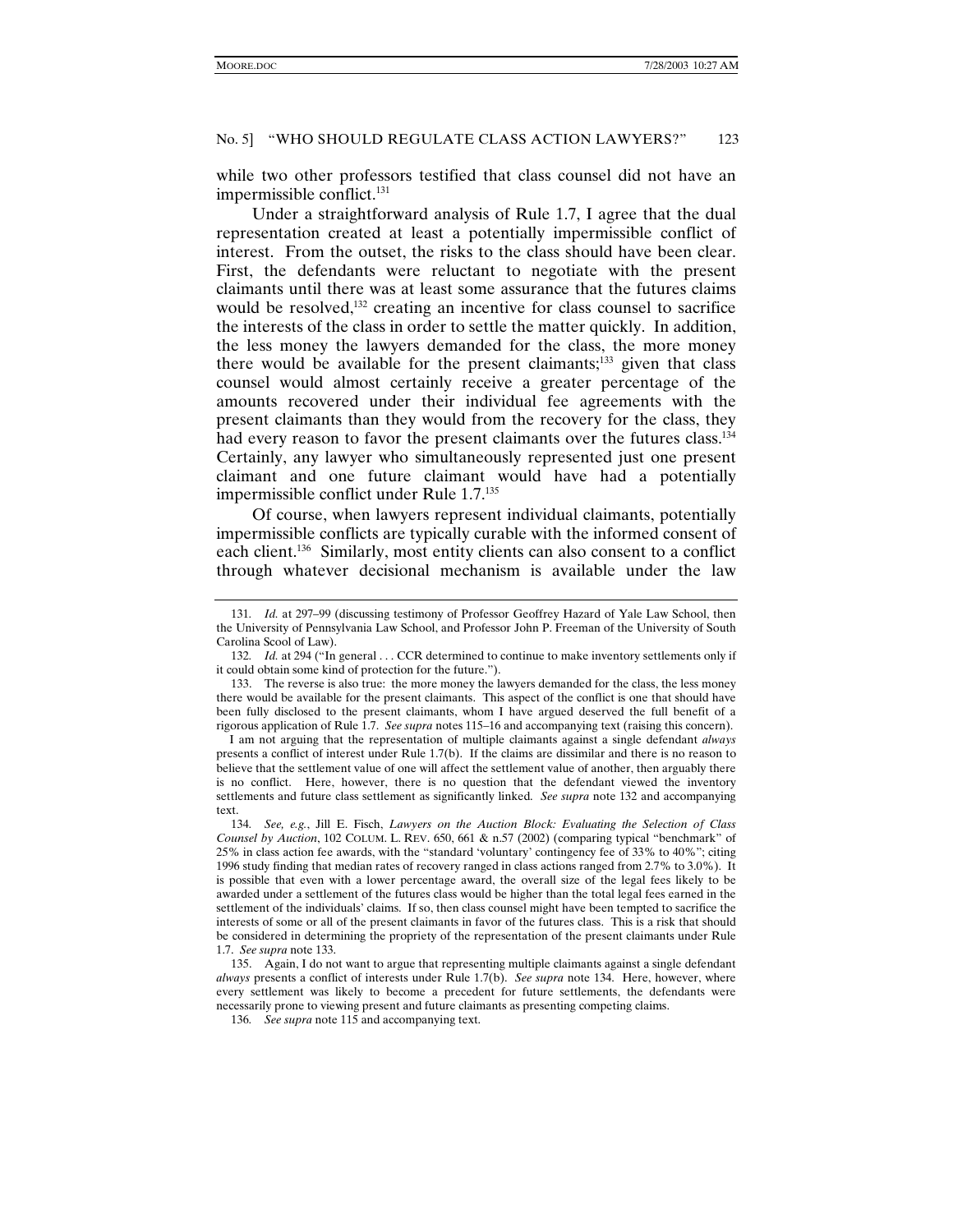governing the particular entity.137 But class entities do not currently have such a decisional mechanism, $138$  which is, presumably, why the two ethics experts testified that the conflict was not merely potentially impermissible, but was in fact impermissible.<sup>139</sup>

If Rule 1.7 is applied straightforwardly, then, I would agree that the dual representation in *Georgine* was clearly unethical, given both the existence of a conflict and the lack of informed consent on behalf of the class. But this is not necessarily the best way of proceeding in cases like *Georgine*, *Tedesco*, and all of the other class actions in which, as is fairly common, class counsel represents individuals—both within<sup>140</sup> and outside of the class<sup>141</sup> — with interests that might conflict with the interests of the class itself.

The particular conflicts in *Georgine* and *Tedesco* were severe and, arguably, so compromised the interests of the class that some form of remedy was desirable. But it is not necessarily desirable to create a *per se* ethical prohibition on the simultaneous representation of both a class and individuals with interests potentially at odds with those of the class. Consider, for example, a class action brought by individuals with substantial employment discrimination claims against a defendant: in all likelihood, the case will begin with the representation of one or more individual employees. A decision will then be made to bring the action as a class action, perhaps in order to bring more pressure to bear upon the defendant. There is no certainty that the putative class will actually be certified, thus it makes no sense for the lawyer to abandon the individual claimants in favor of representing the class alone.<sup>142</sup> And even if a separate lawyer could be found who is willing to represent the class alone, it may be inefficient to have more than one lawyer or law firm involved in the particular case. If the risks to the class are small in relation to the potential benefits of pursuing the action with the same lawyer representing both the class and some or all of the named

<sup>137</sup>*. See* RESTATEMENT (THIRD) OF THE LAW GOVERNING LAWYERS § 131 cmt. e (2000) ("Consent by an organization can be given in any manner consistent with the organization's lawful decisionmaking procedures.").

<sup>138</sup>*. See supra* note 33.

<sup>139</sup>*. See supra* note 33 and accompanying text; *see also* Menkel-Meadow, *supra* note 2, at 1190–93 (concluding, after examining the different expert opinions in *Georgine*, that there was a material limitation conflict in *Georgine* and that the crux of the ethical problem is the difficulty of resolving the consent issue in class actions).

<sup>140</sup>*. See, e.g.*, Parker v. Anderson, 667 F.2d 1204 (5th Cir. 1982); Blanchard v. Edgemark Fin. Corp., 175 F.R.D. 293 (N.D. Ill. 1997); Phila. Elec. Co., v. Anaconda Am. Brass Co., 47 F.R.D. 557 (E.D. Pa. 1969); *see also* NEWBERG & CONTE, *supra* note 1, at 15–46 (stating that when class counsel contacts class members to seek additional plaintiffs, it is not unlikely that such class members would want to retain class counsel as their attorney).

<sup>141</sup>*. See, e.g.*, Fiandaca v. Cunningham, 827 F.2d 825 (1st Cir. 1987); Jackshaw Pontiac, Inc. v. Cleveland Press Publ'g Co., 102 F.R.D. 183 (N.D. Ohio 1984).

 <sup>142.</sup> Nor would it make sense to say that at the moment of class certification the lawyer ceases to be counsel for the individuals and becomes counsel for the class alone, because class counsel owes duties to the class even before it is certified. *See supra* note 60 and accompanying text.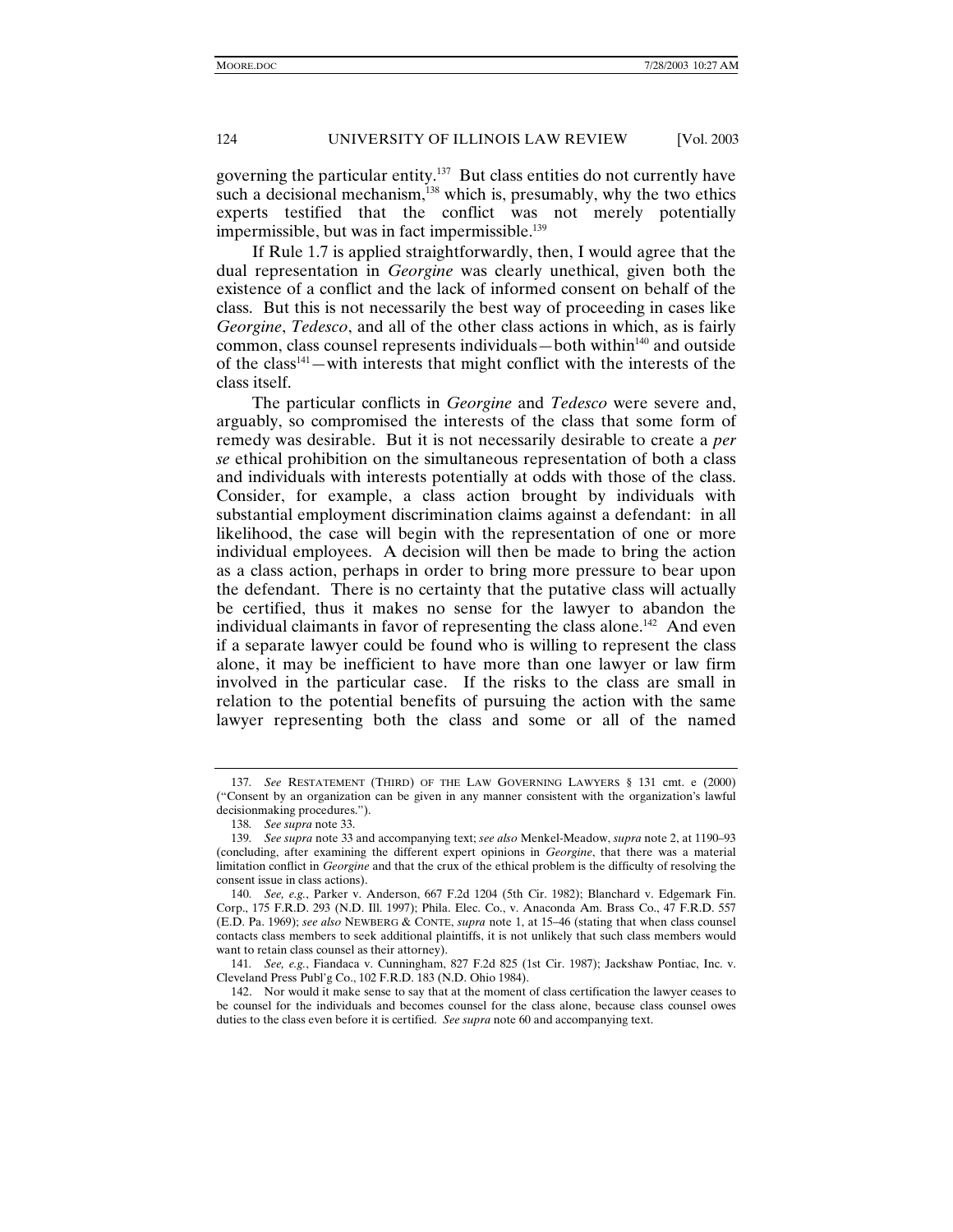representatives, then, arguably, it is in the best interest of the class to permit this type of multiple representation in at least some cases.

If so, the question then becomes how best to achieve this end without thereby approving multiple representation in all cases. Staying within the framework of Rule 1.7, we could look to the court to give consent on behalf of the class.<sup>143</sup> One problem with this solution is that courts are not available to consent to prefiling conflicts;<sup>144</sup> another problem is that even at the time the class action complaint is filed, the nature and extent of the conflict may not be known. An alternative solution would be to do as was proposed to both the Kutak and Ethics 2000 Commissions and draft an entirely new ethics rule—one that modifies the application of Rule 1.7 in the context of class actions.<sup>145</sup> And, while modifying Rule 1.7 to protect the class against a lawyer's conflicts, we could simultaneously address the problem of the lawyer's obligations with regard to conflicts within the class—a problem not currently addressed under conflict-of-interest doctrine because the class itself is the client, not the individual members (or even groups of members) within the class.<sup>146</sup> Professor Richard Zitrin, for example, proposed that the Commission adopt an ethics rule directly addressing representation of a class, utilizing existing class action case law as a basis for determining the content of such a rule.<sup>147</sup>

Here my concern is that ethics code drafters have neither the expertise nor the authority<sup>148</sup> to determine the appropriate relationships between class action counsel and the various constituents of a class. Moreover, given the courts' current ability (and obligation) to monitor the adequacy of representation as part of the class action lawsuit, $149$  I

147*. See supra* note 62.

<sup>143</sup>*. See supra* note 33 (discussing R. 1.8); *see also* Menkel-Meadow, *supra* note 2, at 1193 (discussing the possibility that "the court can consider itself the 'consenting' party—in essence, ruling from the basis of the fairness hearing that the parties either have constructively consented or would consent to such a 'fair' deal and the work of class counsel"); *cf.* MODEL RULES OF PROF'L CONDUCT R. 1.8 cmt. (2001).

 <sup>144.</sup> Thus, the one commentator who has discussed this solution presumes that the court's consent would come at the time of the fairness hearing. *See* Menkel-Meadow, *supra* note 2, at 1193.

<sup>145</sup>*. See supra* notes 21, 62 and accompanying text. Neither the Waid nor the Zitrin proposal suggested specifically how the conflicts of interest rule should be modified in the context of class actions.

<sup>146</sup>*. See supra* Part I.

<sup>148</sup>*. See* Menkel-Meadow, *supra* note 2, at 1188 ("[T]hese cases also present difficult questions of authority and power.").

<sup>149.</sup> Rule  $23(a)(4)$  provides that a class action can be maintained only if "the representative" parties will fairly and adequately protect the interests of the class." FED. R. CIV. P. 23(a)(4). Absent adequacy of representation, the attempt to bind absent members of the class may violate due process. *See, e.g.*, Phillips Petroleum Co. v. Shutts, 472 U.S. 797, 812 (1985) (citing Hansberry v. Lee, 311 U.S. 32, 42–43, 45 (1940)). In making this determination, courts typically seek to determine the ability of the named representatives to adequately represent the class. *See, e.g.*, Robin v. Doctors Officenters Corp., 686 F. Supp. 199 (N.D. Ill. 1988).

The court's primary concern in determining the adequacy of representation is whether the class representative has a common interest with the class and has vigorously prosecuted its interests. A representative cannot adequately protect the class if his interests are antagonistic to or in conflict with the interests of those he represents.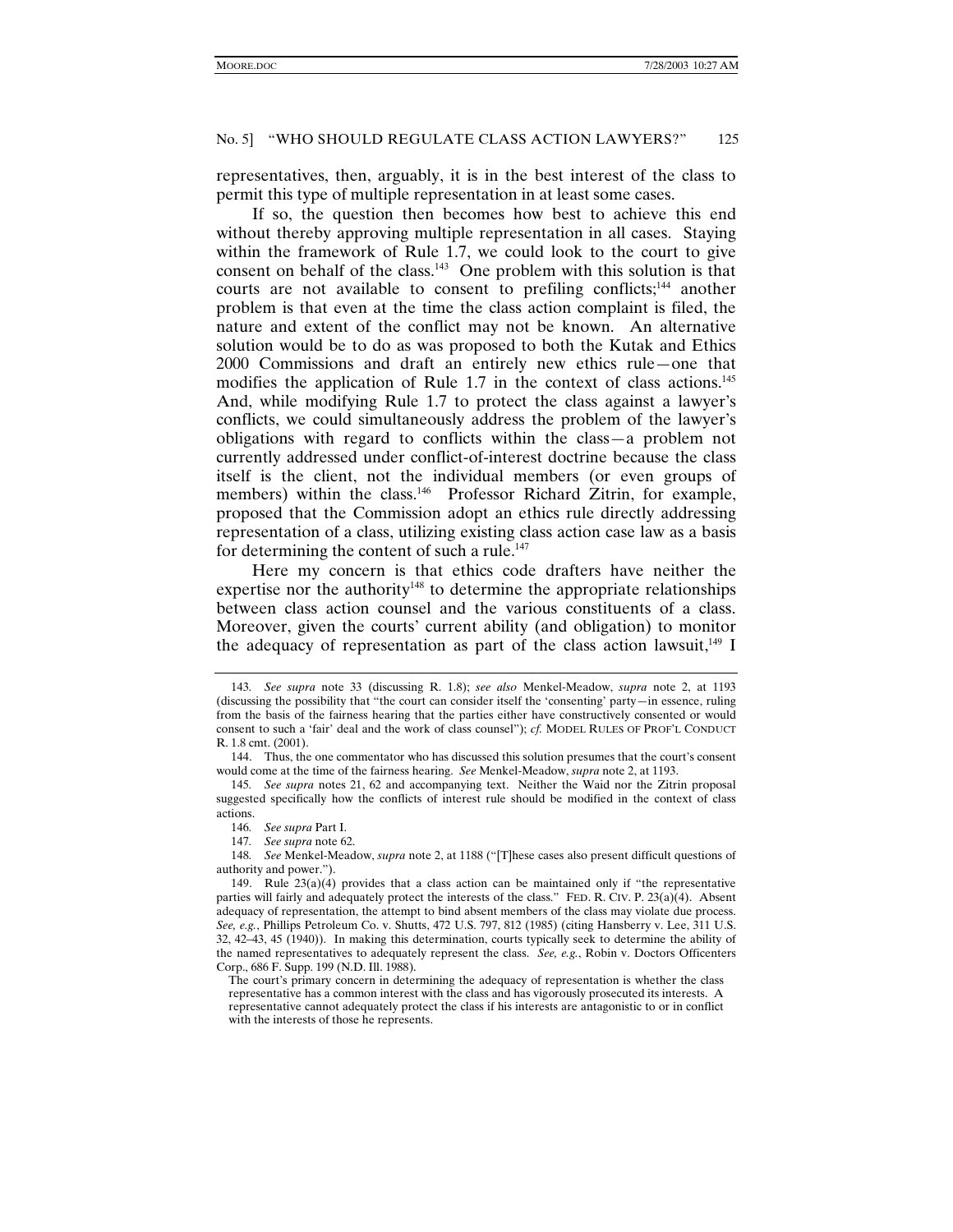suggest that what makes the most sense is to leave these issues to be resolved under class action law—namely, under the rubric of a further elaboration of the adequacy of representation requirement of FRCP Rule 23.150 In other words, when a lawyer has a conflict of interest that might affect her representation of a class,<sup>151</sup> class action law will trump any application of Model Rule 1.7.152 In addition, the ethics rules will not purport to define a lawyer's obligations to the individual members (or even groups of members), leaving these issues to be addressed by class action law.153

This is not, however, the end of the story. It would be useful for class action law to more clearly require courts to consider class counsel's conflicts as an important factor in determining the adequacy of representation under Rule 23.154 Strictly speaking, the court would not

*Id.* at 203. In addition, however, courts consider the adequacy of class counsel, including an examination of "the nature of the relationship between the named plaintiffs and counsel; counsel's experience in handling the type of litigation involved; counsel's motivation; counsel's support staff; and counsel's other professional commitments." Gomez v. Ill. State Bd. of Educ., 117 F.R.D. 394, 401 (N.D. Ill. 1987). An attorney's conflicts of interest have sometimes led to a finding that counsel was inadequate, particularly when the attorney is a member of the class or is related to a member of the class. *See, e.g.*, Zylstra v. Safeway Stores, Inc., 578 F.2d 102 (5th Cir. 1978); *see also* Kurczi v. Eli Lilly & Co., 160 F.R.D. 667, 679 (N.D. Ohio 1995) (finding class counsel inadequate when class counsel represented individual plaintiffs in parallel state court action). The relationship between the adequacy of representation determination and rules of professional conduct is not clear. *See, e.g.*, ROBERT H. KLONOFF & EDWARD K.M. BILICH, CLASS ACTIONS AND OTHER MULTI-PARTY LITIGATION 152 n.8 (2000) (raising questions concerning the standards courts should apply in finding an attorney's conflicts renders the representation inadequate).

Courts also monitor the fairness of any proposed settlement, but determining adequacy of representation and the fairness of a settlement are two entirely distinct inquiries. *Cf.* Lazy Oil Co. v. Witco Corp., 166 F.3d 581 (3d Cir. 1999) (affirming district court's approval of class action settlement and order refusing to remove or disqualify class counsel).

 <sup>150.</sup> Currently, there is very little in the way of "class action law" that addresses the question of the adequacy of representation by counsel burdened by a conflict of interest. *See supra* note 149. Indeed, at present, courts will attempt to bypass the procedural requirement by first referring to and then modifying the requirements under ethics law. *See supra* notes 94–104 and accompanying text.

 <sup>151.</sup> I refer here to the type of conflicts traditionally considered under conflict-of-interest doctrine, not the broader type of conflicts that would not typically call for any analysis under Rule 1.7. *See supra* Part II.

 <sup>152.</sup> My thanks to Susan Koniak for making this point. If there were a body of class action law that clearly addressed the adequacy of representation of class counsel burdened by a conflict of interests, then I would suggest adding a comment to Rule 1.7, stating that the ethical propriety of class representation under such circumstances must be determined by reference to such other law. In that case, we would no longer need to view such law as "trumping" Rule 1.7.

 <sup>153.</sup> There is an analogy here to the Ethics 2000 Commission's decision rejecting another of Richard Zitrin's proposals—to adopt an ethics rule prohibiting lawyers from participating in secret settlements when there is a danger to the public. *See* Nancy J. Moore, *Lawyer Ethics Code Drafting in the Twenty-First Century*, 30 HOFSTRA L. REV. 923 (2002). There the Commission's reasoning was that lawyers should not be prohibited from advising their clients regarding conduct that is lawful for the client. In other words, ethics rules should not attempt to regulate secret settlements by enacting rules applicable only to lawyers. Similarly, the rights of named representatives and class members should be resolved as a matter of class action law, not ethics law.

 <sup>154.</sup> In ruling on motions to disqualify class counsel on grounds of a conflict affecting the interests of the class, the court should use the same standards as would be applied if the court were ruling on the adequacy of class counsel at a certification hearing, with the caveat that denial of the motion to disqualify does not represent a final determination of the adequacy of class counsel, given that the facts regarding the severity of the conflict may have developed substantially in the intervening period.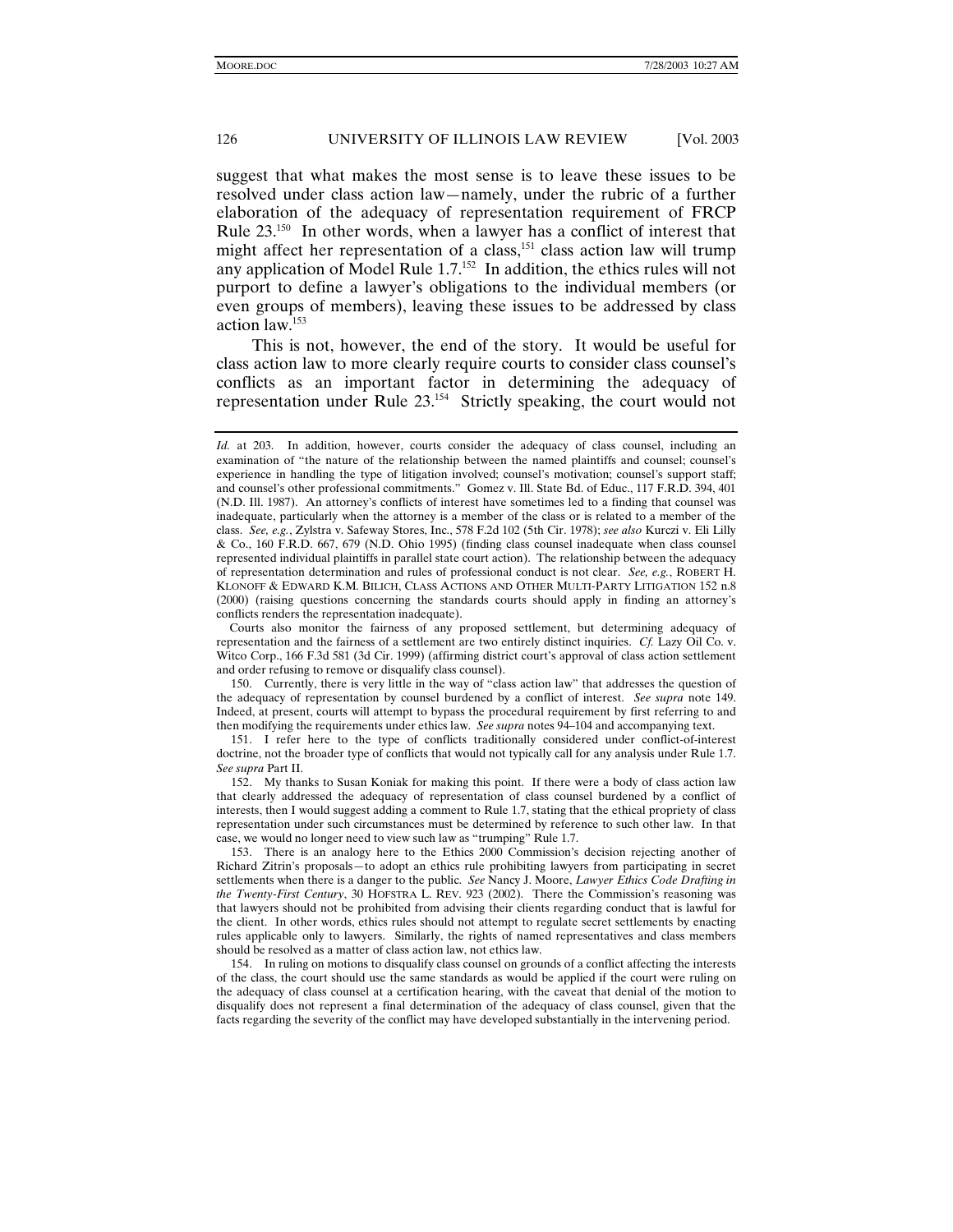be applying Rule 1.7 at all. Nevertheless, many of the principles and concepts underlying that rule could be taken into account in the Rule 23 analysis. Thus, in *Georgine*, the simultaneous representation of "present claimants" and a class of "future claimants" should have led the trial court to scrutinize the adequacy of representation far more carefully than it would have in the absence of such a conflict,155 particularly in light of persuasive evidence of the significantly different treatment these two groups received under their respective settlements.156 Similarly, in determining whether the creation of subclasses (with separate representation) was necessary to meet the adequacy of representation requirement under Rule 23, the trial court should have considered the extent of divergence of the interests of various groups within the class, as was subsequently held by the Supreme Court of the United States in that case.157 Both these determinations can be helpfully informed by the underlying principles and concepts of Rule 1.7: for example, recognizing the extent to which conflicts tempt a lawyer to favor one group over another or to ignore important differences between individuals or groups in order to achieve a resolution of either or both sets of claims, and understanding the concept that some conflicts pose risks so severe that they are deemed nonconsentable.<sup>158</sup>

#### **CONCLUSION**

Providing greater guidance to lawyers was one of the paramount goals of the Ethics  $2000$  Commission.<sup>159</sup> Given the current confusion surrounding the ethics of class action lawyers,<sup>160</sup> the Commission was certainly inclined to provide additional guidance in these cases, if at all possible. Nevertheless, it reluctantly concluded that there was little that could be done through the vehicle of an ethics code.<sup>161</sup> After all, it is not for ethics regulators to determine who is the client of a class action lawyer or what specific duties are owed by the lawyer to those persons (such as class representatives or absent class members) who are certainly not clients in any traditional sense.<sup>162</sup> In the Commission's view, these

<sup>155</sup>*. Cf., e.g.*, *In re* PaineWebber Ltd. P'ships Litig., 171 F.R.D. 104, 122 (S.D.N.Y. 1997) (referring to a "'higher' or 'closer' level of scrutiny that applies to judicial review of settlements involving settlement classes").

 <sup>156.</sup> The mere fact that the two groups were treated differently does not mean that the settlement was unfair. Adequate representation is determined separate and apart from the overall fairness of the settlement. *See supra* note 147.

 <sup>157.</sup> Amchem Prods., Inc. v. Windsor, 521 U.S. 591 (1997). For a critique of the *Amchem* opinion, see Silver & Baker, *supra* note 28, at 1491 (arguing that interclient tradeoffs are inevitable).

<sup>158</sup>*. See supra* notes 87–91 and accompanying text.

<sup>159</sup>*. Cf.* Moore, *supra* note 153, at 930 ("Mindful of the educational role of the Rules, the Commission proposed a number of changes designed primarily to give greater guidance for lawyers, thus enhancing the likelihood of compliance with the Rules as professional norms.").

<sup>160</sup>*. See supra* note 1 and accompanying text.

<sup>161</sup>*. See supra* note 21 and accompanying text.

<sup>162</sup>*. See supra* notes 36–38 and accompanying text.